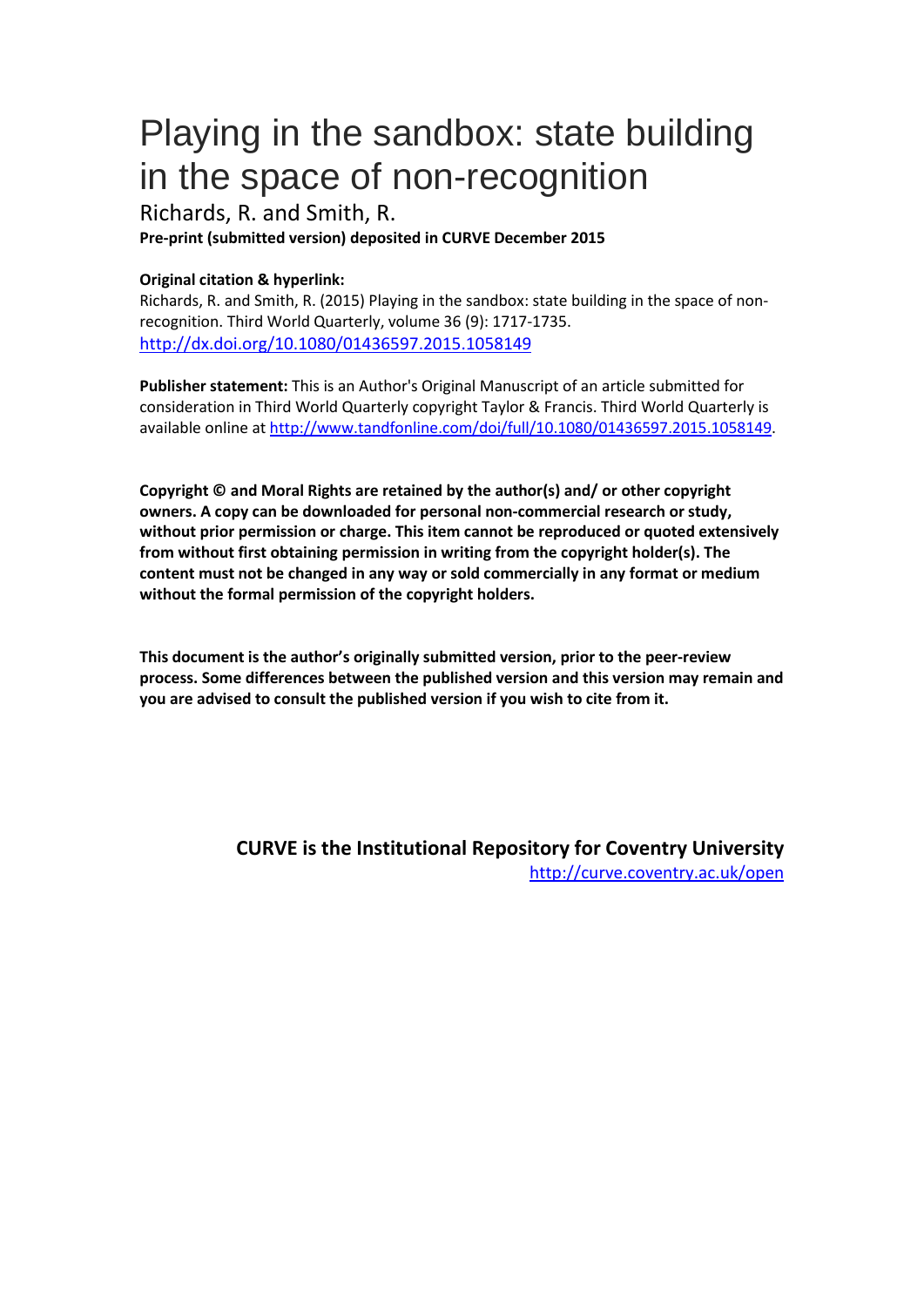#### **Playing in the sandbox: statebuilding in the space of non-recognition**

Recognition of sovereign statehood is the final obstacle facing those political entities in the international system that want to be states. For unrecognised states – those political entities existent within the international system that are states in everything but legal standing – recognition of sovereign statehood is the ultimate goal. In these entities the 'state' exists long before legal standing is granted, and is widely seen as a precondition of recognition. Because of this, although the very act of granting recognition imparts a drastic change in the juridical legality and placement of the political entity under question, drastic empirical change is unlikely in what are already developed political systems. For unrecognised states, the existence of the 'state' is a pre-condition for the ultimate goal of recognized sovereign statehood. For most unrecognised states recognition continues to be the Holy Grail, a mythical achievement that will exist only as an aspiration. Regardless, the quest for recognition, and existence within the space of non-recognition, carries powerful political agency within these unrecognised states.

Although recognition is the ultimate goal for these state-like entities, and it can certainly act as a stabilizing factor,<sup>[1](#page-17-0)</sup> the period of non-recognition offers a period of relative autonomy, allowing for necessary internal processes to take place with minimal direct external involvement. It is a period when liberation movements can use isolation to establish the narrative, the identity, and the structure of the state and to form the institutions of government and governance. It is this period that provides the foundations for external interaction, whether that is the quest for full or for partial recognition. It is in this period that the state is born. Based in understandings of statebuilding, this article examines a side to recognition that is often overlooked: the political space of non-recognition. The attempt here is not to squeeze all cases into a box or to homogenise political entities. However, similarities in the socio-political space of these entities<sup>2</sup> is too analytically significant to ignore. Whilst utilizing the examples of Somaliland and Kurdistan through the lens of statebuilding, this article considers the role of non-recognition in the development of society-state relations in the new 'states' in terms of flexibility of state, identity, and ultimately resilience.**<sup>3</sup>**

#### **Recognition, Non-Recognition and Unrecognised States**

In his early work on what he termed 'de facto states', Pegg defines these entities as: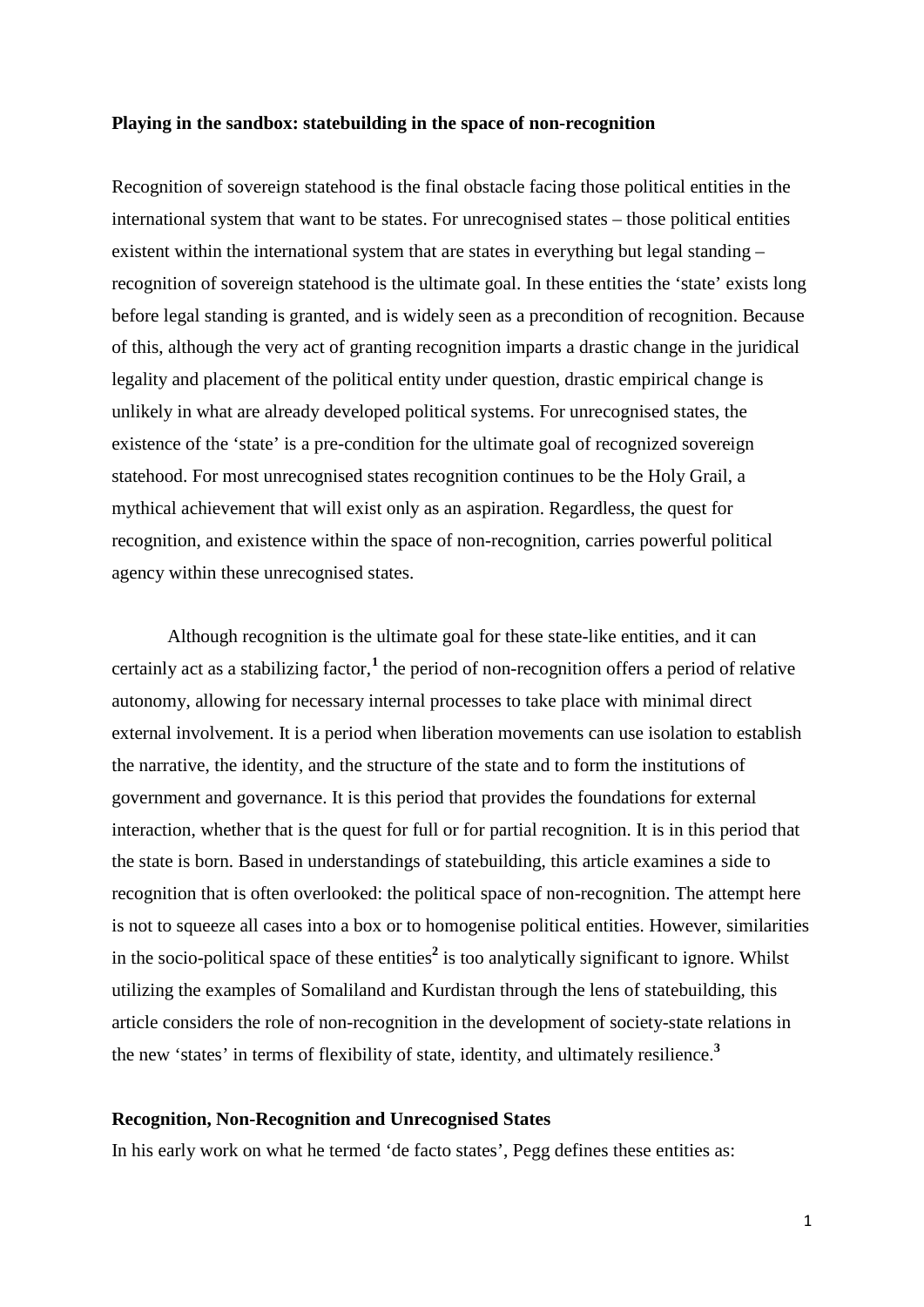entities which feature long-term, effective, and popularly-supported organized political leaderships that provide governmental services to a given population in a defined territorial area. They seek international recognition and view themselves as capable of meeting the obligations of sovereign statehood. They are, however, unable to secure widespread juridical recognition and therefore function outside the boundaries of international legitimacy.<sup>4</sup>

Caspersen and Stansfield expand on this, identifying three criteria that define unrecognised states. First, these entities must have 'de facto independence, including territorial control, and have managed to maintain this for at least two years'. Second, they cannot have gained recognition of sovereign statehood, even if they have been recognized by individual states or blocs of states, meaning that they are not 'full members of the international system of sovereign states'. Most unrecognised states have some form of partial or informal recognition in that an individual state or bloc of states interacts with it on a state-like level. However, without recognition of sovereignty by the community of states, they remain 'non-states'. Finally, unrecognised states must have a clear desire to be fully independent from the state from which they are separating (parent state), meaning they are seeking full legal recognition of sovereign statehood.<sup>5</sup> This final point highlights commonalities amongst the wide variety of entities considered to be unrecognised states: they are engaged in the complex sociopolitical process of statebuilding.6 Interestingly, within the definitions *who* wants independence – the population or the political elite – is not clearly addressed, and as Pegg concedes, it is 'extremely difficult to discern what a movement's true goals really are.'<sup>7</sup> However, as will be examined in following sections, it can be assumed that the continued process of statebuilding demonstrates a significant degree of societal acceptance of the separate entity and its continuing existence as a territory seeking recognition. Indeed, the criterion for seeking recognition – and the lengthy process of doing so – distinguishes between those entities within states that are seeking a degree of autonomy and those that are seeking statehood. Within these definitions is the recognition that the process of statebuilding has begun and the process is a continuing one. These entities claim not only independence for a territory, but they claim independent statehood and are seeking for that to be recognised.<sup>8</sup> Unlike larger, externally-led statebuilding projects, those in unrecognised states are self-led and undertaken in an environment of relative isolation and from the international system of states. Indeed, as King notes, 'the territorial separatists of the early 1990s have become the statebuilders of the early 2000s', creating territorial areas whose empirical attributes are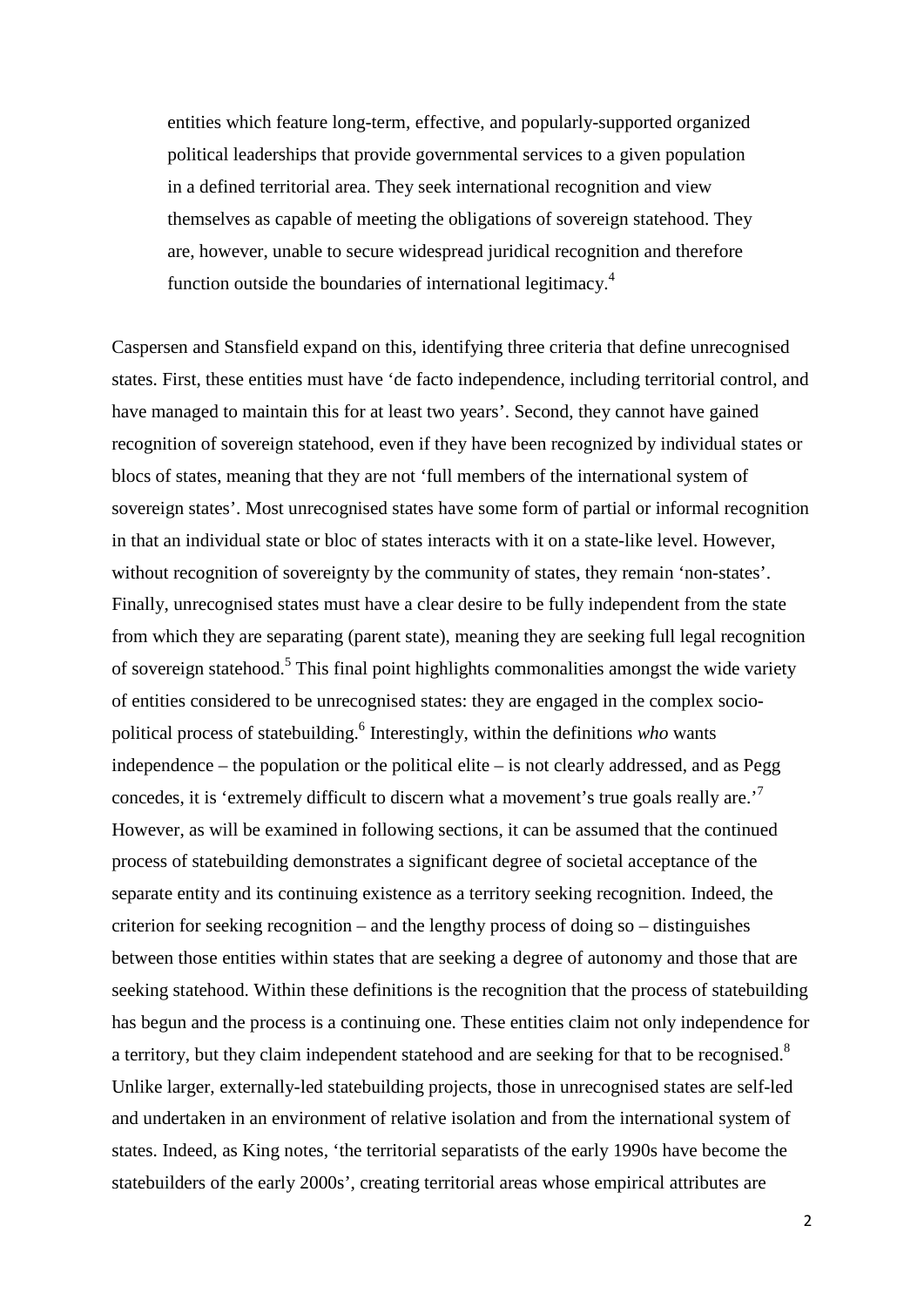'about as well developed as that of the recognized states of which they are still notionally a part.'<sup>9</sup>

Recognition is an ambiguous term.<sup>10</sup> Some unrecognised states, such as South Ossetia (Russia), Nagorno Karabakh (Armenia), and Abkhazia (Russia), have strong patron states from whom they seek assistance and support, creating relationships that can be deemed partial or informal recognition. Others, such as Somaliland, do not, although this does not mean it does not also enjoy partial recognition, as Ethiopia and Djibouti have strong, yet informal, relationships with the territory. Kurdistan has been able to utilize the powers given to it by federalism in order to cultivate links with the international business community and strategic national investors, carving out an independent profile in trade by striking deals with neighbouring Turkey on energy and frequently visiting the World Economic Forum.<sup>11</sup> Although it is seeking approval for its status from key international actors, in these interactions it is not able to act as an independent state. When discussing recognition, what is referred to here is what Caspersen and Stansfield allude to as full or sovereign recognition: international recognition of sovereign statehood rather than recognition of the existence of a political entity.<sup>12</sup> However, vague and inconsistent legal and quantifiable standards and precedents surround how much recognition, and by whom, equates to the granting of sovereignty. There are no concrete or static rules as to how this recognition takes place, and indeed, as Caspersen notes, the rules of recognition have changed over time.<sup>13</sup> However, in discussions it is generally noted that full recognition means acceptance by a 'critical mass' of states,  $14$  or the opportunity to join international institutions, such as the UN or institutional legal frameworks, as a full state member.<sup>15</sup>

Lack of sovereign recognition brings significant detriments for the entities in question and their populations. Despite increasing international attention to many such as Kurdistan, Somaliland and Kosovo, the connotation of danger and deviance still remains attached to these 'breakaway' entities.<sup>16</sup> Because of their placement both within and outside the confines of a recognized state, many of these entities exist within the condition of unresolved conflict.<sup>17</sup> Further, even if peaceful, not being 'a state' means being excluded from many systemic interactions. Unrecognised states are not subject to international legal frameworks, even if the governments abide by the conditions of them. There are business opportunities and security considerations for the government and the people, and for some little or no access to passport services means a limit to travel. This is especially the case for those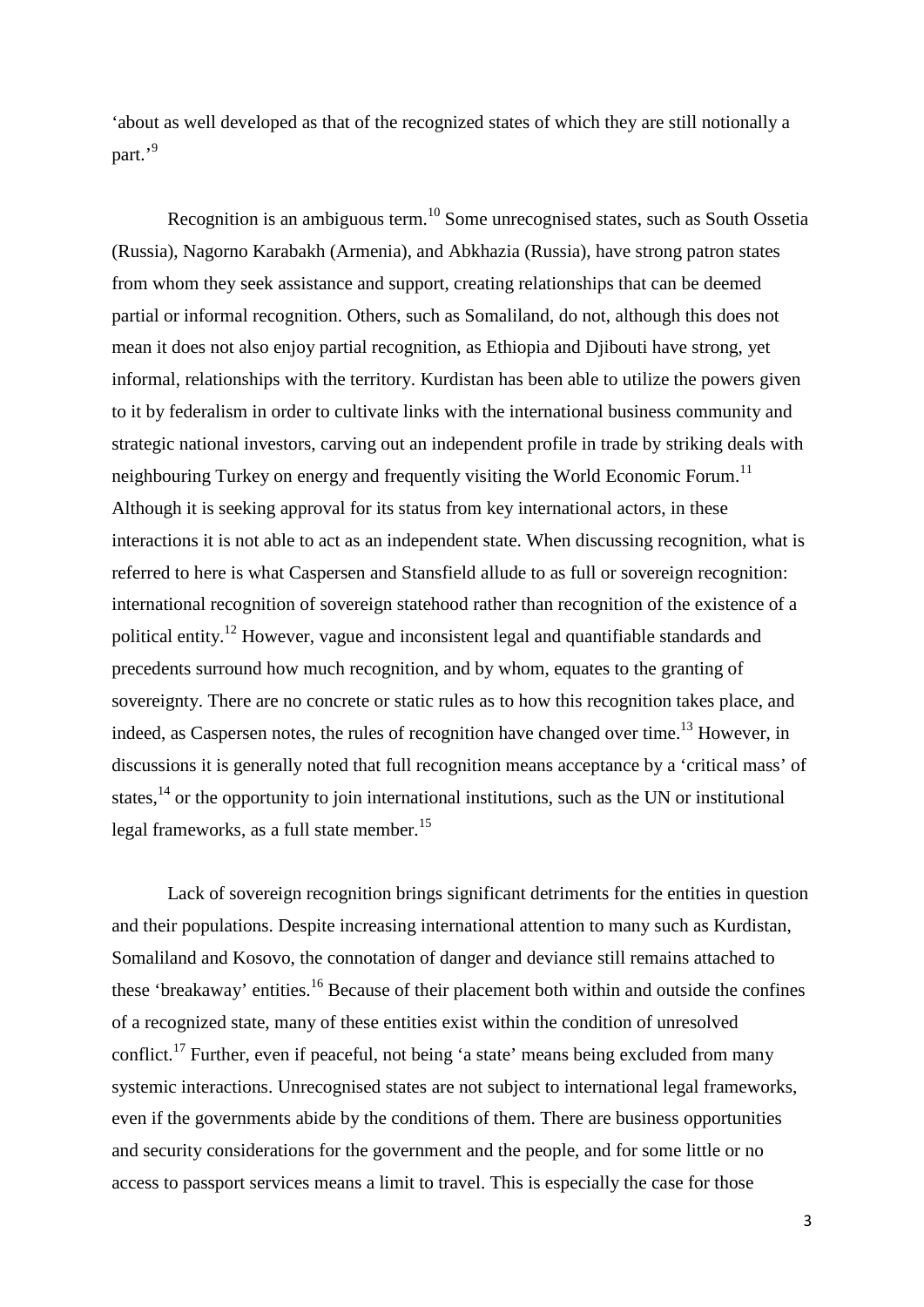unrecognised states with no or contentious relationships with their parent state. Further, normative demands that dictate peaceful liberal democracies mean the 'state' cannot be characterized by strong-arm tactics and authoritarian rule. Because of this, unrecognised statehood demands a high level of domestic legitimacy and support.<sup>18</sup> If long-awaited and often long promised recognition does not come, less tangible factors such as nation-building, identity and cohesion can also suffer, thus creating the potential for a state-society disconnect and instability.<sup>19</sup> As Caspersen notes, unrecognised states 'all find themselves in a position of limbo', striving to maintain a state-like political entity without the benefits of a place within the international system of states.<sup>20</sup> Political pressures and demands from both outside and within are intense, yet chances for recognition are remote.<sup>21</sup> This state of suspended animation places limitations and boundaries on the socio-political development and evolution of a state, its institutions, its practices, and its identity.

Recognition of sovereignty does not make a state 'good,' just as non-recognition does not make a state 'bad'.<sup>22</sup> What recognition is is acceptance: it is acceptance into the club of statehood and all that goes with it. Recognition might legally bestow statehood upon a political entity, but it does not make 'the state'. Despite this, in the study of unrecognised states there is the expected pre-condition of 'stateness' in order for an entity to be considered an unrecognised state. Even in the most basic definitions and criteria for an entity to be considered an unrecognised state there is a demand for state-like existence during a period of non-recognition. In their criteria, Caspersen and Stansfield stipulate what appears to be an arbitrary two years of existence as a state-like entity for the territory to be considered an unrecognised state. $^{23}$  Whilst analytically useful for the purposes of categorization, the time frame itself is less important than what it indicates; it is in this period that secessionist movements are separated from unrecognised states and that warlords or rebels turn into statebuilders.24 Unrecognised states *must* exist as states prior to the legal granting of statehood. It is in this space of non-recognition that statebuilding takes place and the 'state' is made.

#### **Statebuilding, statehood, and demands**

States and state-like entities cannot function in isolation in today's increasingly interconnected world. Even those not in direct contact with international institutions, developmental organizations or the system of states are still subject to being externally influenced by normative standards and policy precedents. In the realm of statebuilding and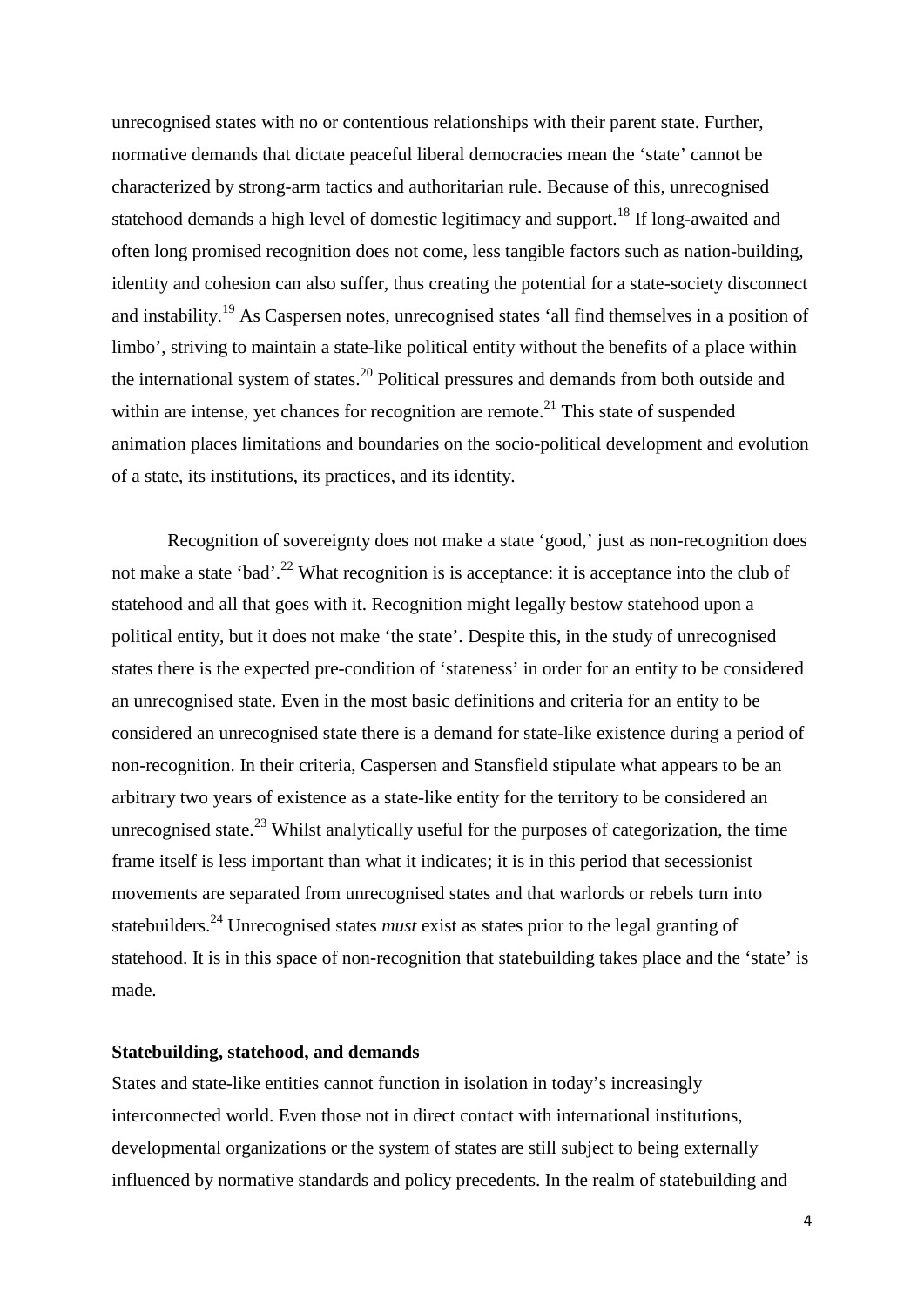political development, international norms of what it means to be an acceptable or successful state impact upon both external action and domestic policy within developing states and, in particular, unrecognised states. For the latter, conforming to acceptable standards of statehood is perceived to be vital to attracting and maximizing investment and developmental assistance that can only be obtained following recognition of sovereignty. For some, therefore, the style and functions of the state become a tool for economic and political survival.<sup>25</sup>

In statebuilding, the frameworks of good governance are seen as 'a "silver bullet" capable of assisting states in coping with the problems of our complex globalised world'.<sup>26</sup> Rooted in the belief that liberal democracy is inevitable given the chance, the approach to externally-led statebuilding is one dominated by building institutions as the means through which to bring stability, security, development, peace, and provision.<sup>27</sup> It is highly political and may include some deference to local considerations, but the project itself best reflects external demands, agendas, and requirements – a checklist of sorts.<sup>28</sup> The expectation is that after a short period of time, a stable political entity will stay standing and will be handed over to local leaders, at which point local ownership and societal acceptance are supposed to take place.<sup>29</sup> However, when looking at unrecognised states, as Kolstø notes, the process of statebuilding is reversed: local ownership and domestic support precede and thus exist in tandem with the building of the state. $30$  In unrecognised states, especially those in which a strong patron state does not exist, a different form of statebuilding can be seen, one that exhibits flexibility and latitude because of non-recognition. Recognition is the odd bedfellow of non-recognition, and in statebuilding in unrecognised states both are vital and powerful components of the process, the strategies, and the identities created. Non-recognition and the space around it provide for an alternative, and potentially more stable, form of statebuilding.

### **Conditionality, Flexibility, and the Space of Non-Recognition**

Unrecognised states look and act like states that comply with the norms of acceptable statehood; doing so is internally perceived to increase the chances of recognition. Although claims for recognition vary from entity to entity and some have evolved over time. $31$ generally unrecognised states play by the rules and posit themselves as 'good' states in order to 'prove' their statehood. As such, the outcome is pre-determined. However, because of their relative isolation, abiding by international norms does not define the socio-political processes taking place. The ongoing process of statebuilding in an unrecognised state is underpinned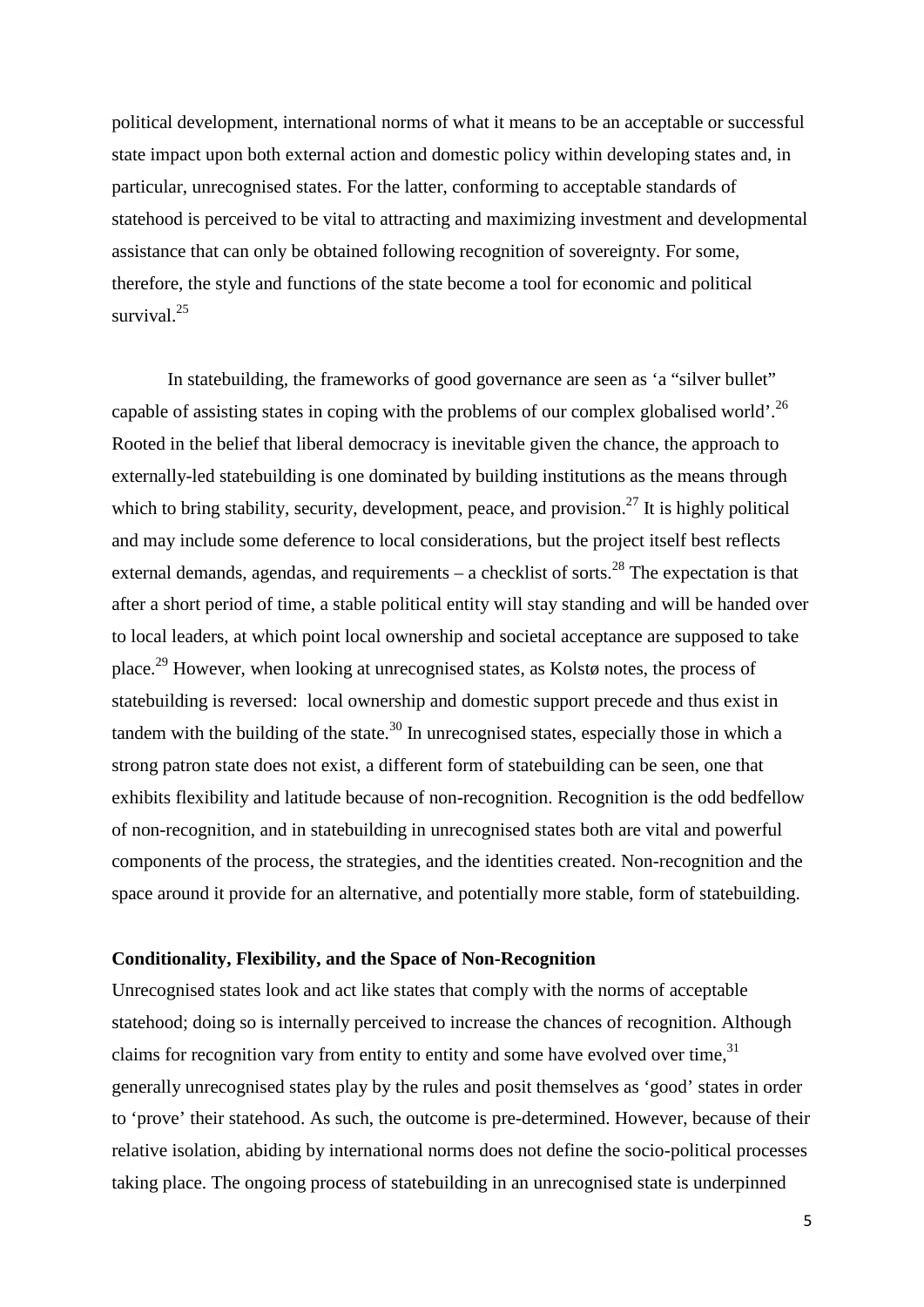and dictated by the mutually constitutive relationship between the quest for recognition and the need for continued stability and existence as a 'state'. In the language of acceptable liberal statehood, the expected outcomes for unrecognised states and those being rebuilt, developed, or strengthened through external intervention are the same. However, without direct involvement and intervention in the project and the process, statebuilding in unrecognised states takes place with a degree of latitude and flexibility in the process that is not available in interventionist projects in recognized states. This relative flexibility is possible because of, not in spite of, non-recognition.<sup>32</sup>

Conditionality is a complex beast in both direct and indirect international intervention, especially in statebuilding. In interventionist statebuilding, external conditionality is dominant and dictatorial: conditionality is attached to the process as well as the outcome. In addition to the external demands of international actors and expectations, though, states are also subject to conditionality from within. Because of the goal of recognition, unrecognised states still operate within the normative frameworks of the international system – those frameworks dictating external expectations of what the state should be and how it should act – and are thus subject to a form of external conditionality in their statebuilding processes. However, their non-recognized standing means that at least formally they exist and operate outside of the institutional frameworks. Here external conditionality is indirect and normative in nature – it becomes expectations rather than demands – allowing for flexibility in the process.<sup>33</sup> At the same time, stability and continuation of the process is dependent upon maintaining domestic support through both meeting as well as shaping internal demands and expectations of the state. Thus, with recognition of sovereignty as the end goal, in this form of statebuilding external expectations must balance with the internal. If we think of this form of statebuilding as overlapping spheres, the space where the external and internal conditionalities overlap is the space of non-recognition.

Statebuilding encompasses a struggle among actors over the socio-political power to govern and the distribution of that power. This struggle takes place not only between domestic actors both inside and outside of the state, but also 'between international preferences and local preferences'.<sup>34</sup> In maintaining a technocratic and institutional approach, externally-led statebuilding fails to recognize and accommodate these power struggles, thus creating obstacles for legitimizing the state and for sustaining stability. Domestically-led statebuilding projects are not immune from these struggles. In many ways they are more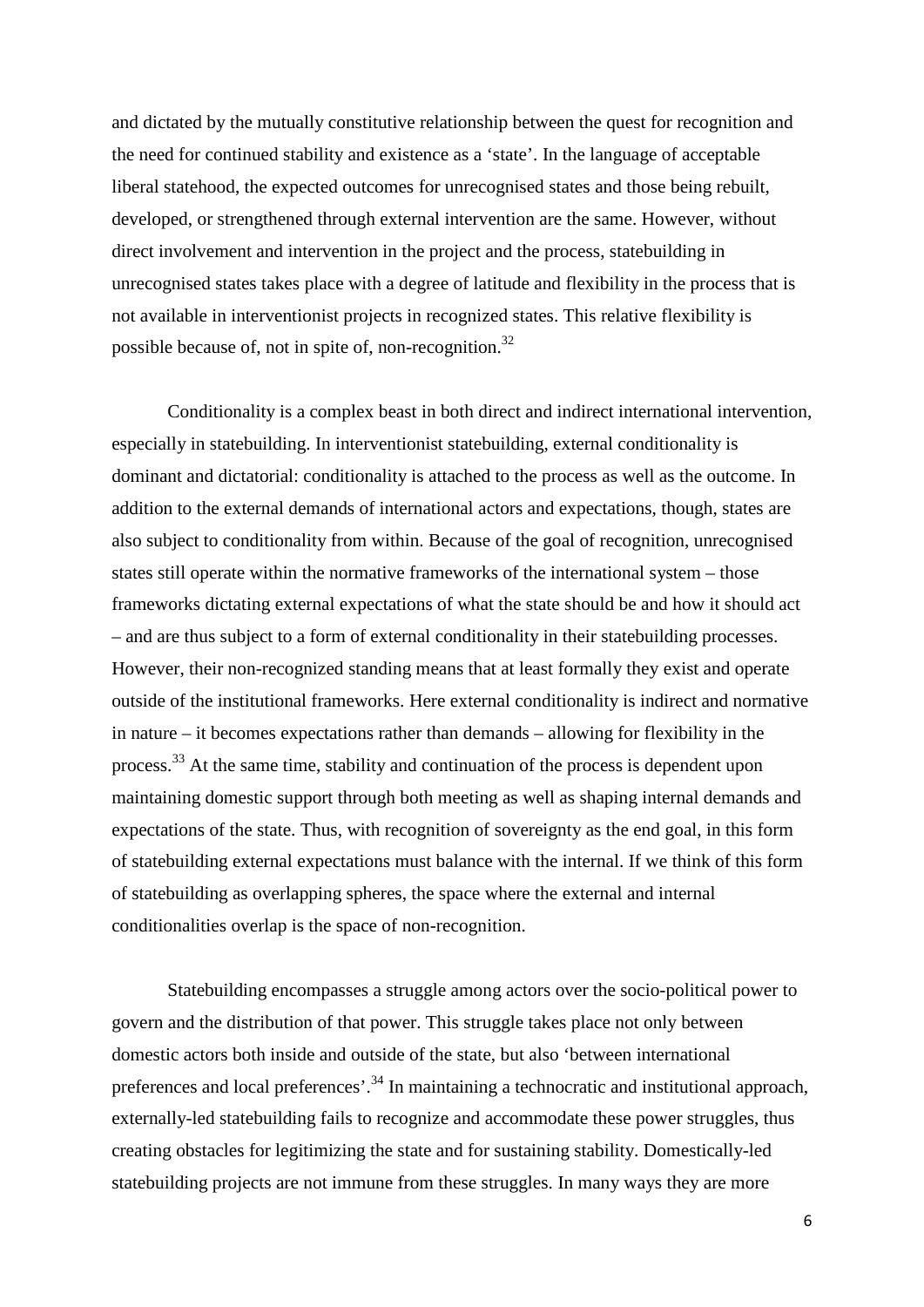susceptible to them and the potential for fragility that they bring. However, this fragility is counter-balanced by the flexibility that non-recognition brings. The space of non-recognition allows unrecognised states to exhibit a degree of flexibility not seen in external projects; that, in combination with other powerful factors such as the quest for recognition, allows for the potentially 'ill-suited' foreign model of statehood and practice not to be discounted but rather to be negotiated with local necessities, local institutions, and local mechanisms of governance. The necessary balance that must be reached between external expectations and internal necessities is possible because of non-intervention found within the space of nonrecognition, and a balance that provides stability to the ongoing socio-political process of statebuilding. The flexibility that non-recognition allows, for example, can be seen in the political settlement in Somaliland. The incorporation of clan governance structures into central government sits outside of established practice for externally-led statebuilding projects. However, the utilization of clan governance served as a mechanism for stability and legitimization and was therefore central to statebuilding in Somaliland, including to the introduction of democracy and 'modern' governance.<sup>35</sup> The flexibility afforded in the establishment of its institutions and practices allowed Somaliland to respond to what was domestically necessary as a means through which to achieve what was externally preferred. Similarly, Kurdistan has projected a modern image of statehood internationally while utilizing the flexibility of an absence of sovereignty through the 1990s and quasiindependence after 2003 to develop models of governance that reflect local power structures. This incorporation of the local allowed Kurdistan to survive a civil war in the 1990s and the collapse of the Iraqi state after 2003. But large scale public demonstrations in Sulaymaniyah in 2011 and the electoral success in 2013 of political parties committed to reforming the current constitutional settlement should caution us from seeing flexibility as a "silver bullet." Non-recognition provides flexibility in statebuilding but it does not preclude errors and mistakes being made, however, the local ownership of the process appears to allow for greater debate and alterations to the state settlement that is being constructed.

#### **Non-recognition and identity**

While non-recognition provides the possibility of flexibility within domestically-led statebuilding projects, it is not a panacea. Difficult questions remain, not least, why should the state exist? Successful states foster a sense of identity and attachment among their populations. The state is not only institutions; it is also what Buzan considers the idea of the state.<sup>36</sup> In this, the state is an abstract that reflects and embodies the political culture of a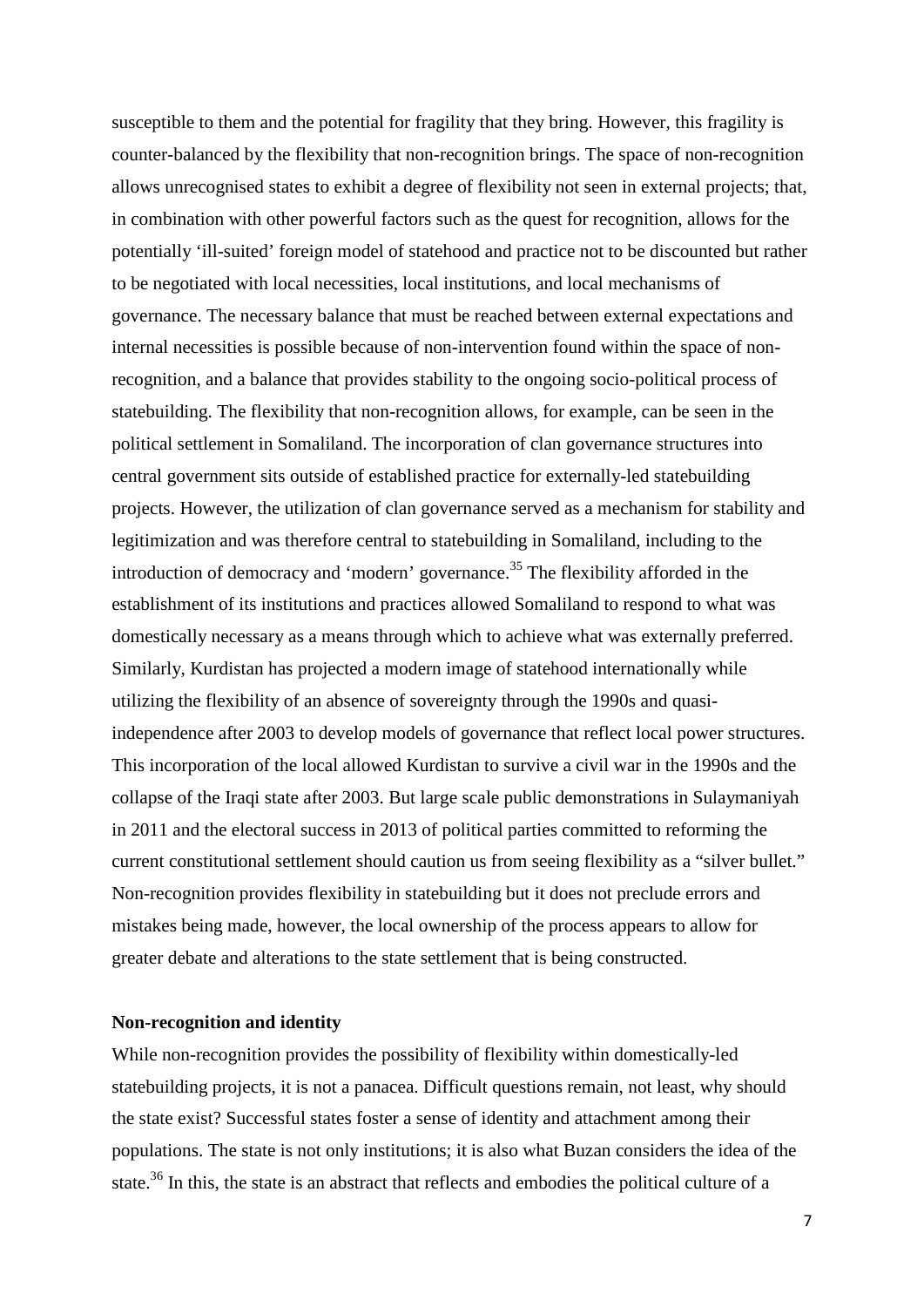territory and its population. Physically, the state can be identified by its foundations of government, territory, and population, yet as Buzan notes, it is more a 'metaphysical entity, an idea held in common by a group of people, than it is a physical organism'.<sup>37</sup> Similar to Anderson's imagined communities,<sup>38</sup> this idea of the state binds together a population, cyclically determined by and determining the population's expectations of the political entity encompassing it. The basis of this attachment is not a definitive science and can be the result of multiple sources, whether linked to factors such as ethnicity, ideology, collective history, or cultural values. The resulting narrative, and identity, therefore, reflect the needs, desires, and expectations of the population: it is a process of nation-building taking place within the confines of the state. This then reflects back into domestic conditionality in the ongoing process of statebuilding, with successful states using their institutions to both reflect and also reinforce this identity. States that create stability and foster a shared identity among their people can be identified; however, the path toward this achievement is not uniform.

While the ultimate goal for unrecognised states is recognition of sovereign statehood, the process towards this begins with building internal support for separation. As the quest for recognition continues, identity and narrative become both a benefit and a necessity stemming from the condition of non-recognition. In addition to a picture presented externally, an internal narrative also develops to suggest possible answers to the question, why should this state exist? The case for a separate state can begin through a shared and evolving history. This is the basis for Anderson's and Buzan's characterizations of ideational and imagined states. Writing about ethnic conflict, Brown also highlights the role of shared histories in shaping identity and separateness.<sup>39</sup> For many unrecognised states, at the core of creating or strengthening an identity is a belief that the new territory will be better at representing the interests of its population than the parent state. In both cases referred to here, the parent government is and has been dysfunctional or violent, and the people of the unrecognised state historically have struggled to be heard in government or excluded from power. In creating an identity initially based on victimhood and discrimination, the foundations of a separate nation – one that cannot rejoin with its parent state – are established. In the cases considered here the population's attachment to a new state is the result of a combination of factors, but in both it centres on ideas of separateness. For these cases, the narrative of the state and the identity it underpins serves to justify the existence of the entity and thus to legitimize the process of building a new state. As the statebuilding process continues and evolves, the narrative of the state and its identity also change and evolve to reflect the changing socio-political dynamics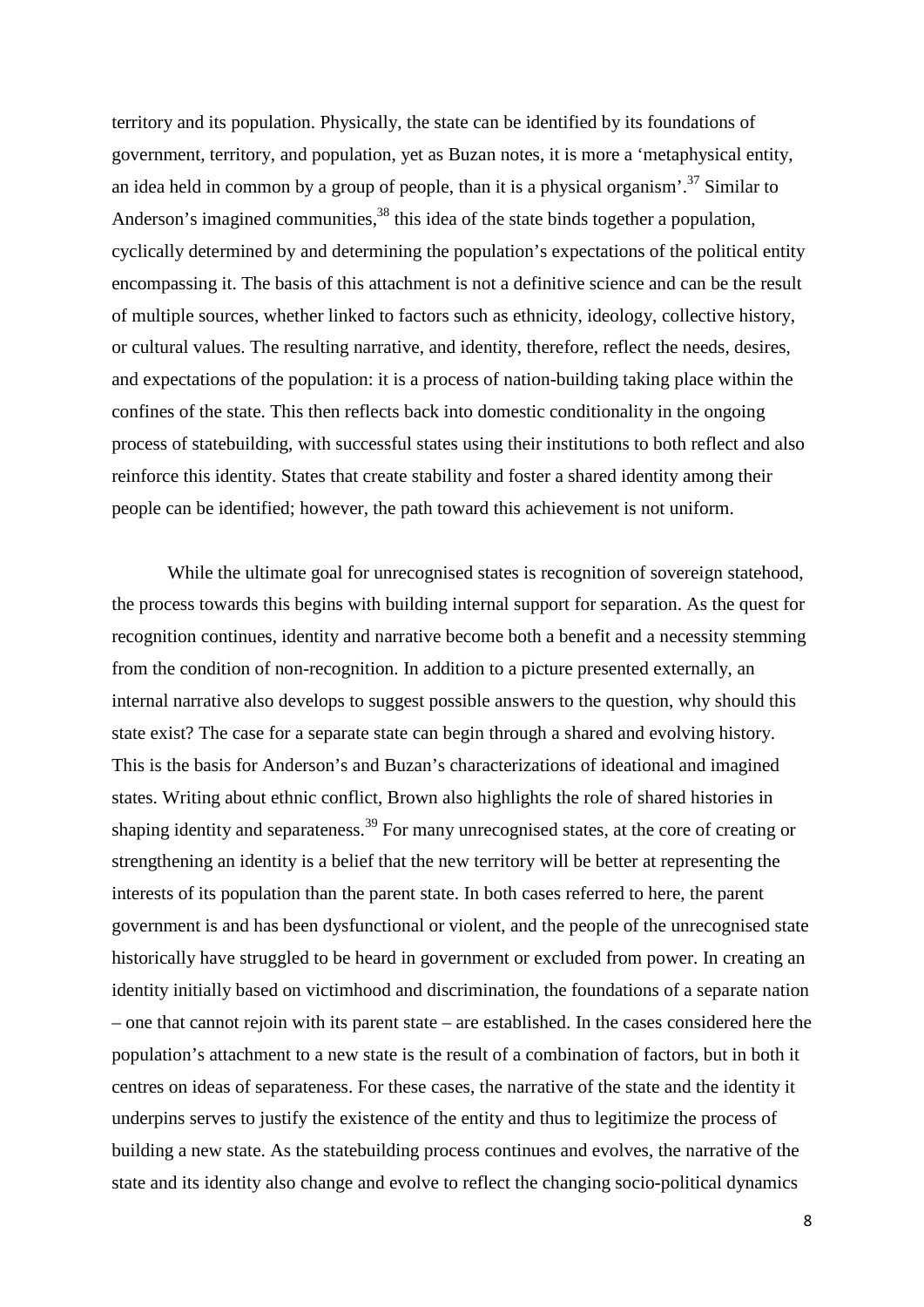informing societal expectations of the state. For Somaliland, societal investment in the statebuilding process started with shared pain stemming from Siad Barre's brutal campaigns during the civil war. Today, though, it has evolved to center on the idea of 'this is necessary to achieve what we want, and we're all in it together'.<sup>40</sup> The 'want' here is a separate state. There is an outward recognition in Somaliland that a peaceful and stable liberal democracy is a necessary condition for acceptance as a state and, especially, tangible benefits such as increased trade and travel that this will bring. Although expectations of democratic government are increasing in Somaliland, the underlying 'want' was not centred on style of governance but rather opportunity brought about by recognition of sovereign statehood. This is perhaps best epitomized by a market trader in Hargeisa who, when asked what he wanted the state to be, stated that it should provide him with a passport.<sup>41</sup> Underpinned by narratives about democracy and liberal statehood, the Somaliland identity involves a strong expectation of recognition. It is this expectation that facilitates societal investment in political action deemed necessary to fulfilling the goal.

The space of non-recognition relies on continued momentum of the project for recognition. The ruling body is supported because of its quest for recognition, but in turn it must reassure the populace that progress towards this goal is being made. Within this, identity, narratives, and nation-building become cornerstones of the statebuilding process. The identities that emerge for both Somaliland and Kurdistan are an implicit rejection of Somalia and Iraq; however, to build support for a new autonomy requires more than a rejection of Mogadishu or Baghdad. The identities that have emerged in both territories are the result of a myriad of factors, including shared histories that are invoked as a point of cohesion. These identities have also emerged out of internal debates about how the state should be organized and an external projection to the international community of the values of the new 'state'. These processes are a form of non-ethnic nation-building that serves to not only unite the population but also to define them. These processes are central to sustaining statebuilding in the space of non-recognition.

Kurdistan demonstrates the evolution of narratives from a primordial nationalism to being the region that proved 'Iraqis could be democratic and peace loving, given half a chance'.<sup>42</sup> As such the identity that is attached to the state here is upgraded from being a simple recitation of ethnic demands to a set of values that can spread beyond its original core community. The example of Kurdistan also highlights the role that a shared history and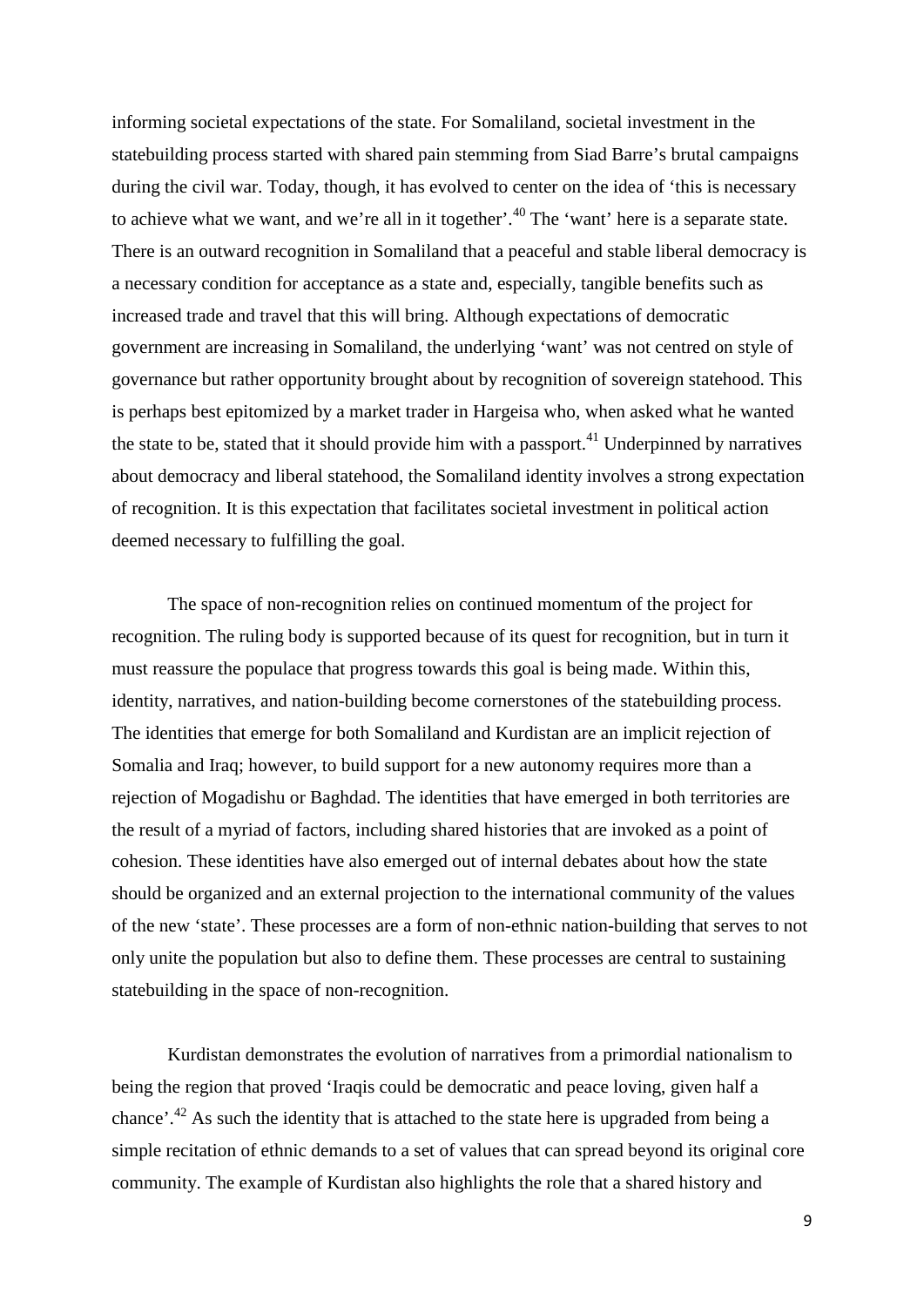brutality play in developing identity and legitimacy. The dream of a nation-state for the Kurdish people gained significant leverage with the *Anfal* campaign, a campaign of genocide launched against Iraqi Kurds by Saddam Hussein in the late 1980s. This survival of brutality creates a strong narrative for separation, 'for people who have known genocide there is only one thing that will do: a nation state of their own'.<sup>43</sup> Carefully retold and maintained, the historical narrative centred on these events reminds people of the suffering previous generations endured, thus creating a sense of security and protection under the new government. In Kurdistan, the memory of the *Anfal* is invoked through anniversaries, conferences, and public history. For Somaliland, the genocidal campaign is part of the 'story' of Somaliland told to outsiders, and a constant memory is maintained in public monuments in the major cities. Indeed, at the top of a Google images search for 'Hargeisa' are pictures of one of Barre's airplanes that was shot down over Hargeisa during the civil war; it is now a public monument. These maintained and reinforced memories are a constant reminder of the violence, the sacrifice, and the fight to be 'separate'.

It is possible to see historical narratives as purely a tool of political rhetoric  $-$  a story that is told to justify a policy that is already agreed – this underplays their ability to shape identity. The development of Kurdistan after self-government was bestowed on it in 1991 was not an unalloyed success as the region was plagued by political conflicts and corruption. Yet, as Iraq emerged from dictatorship Kurdistan appeared as the most free, prosperous, and peaceful region. Even though troubled, the period of isolation that followed 1991 had allowed for the development of a separate and sustainable identity,<sup>44</sup> an identity that is reflected in the relationship between state and society today. For Somaliland, too, the path to today has not been easy, yet a sense of a separate Somaliland acts as a point of cohesion: even in the diaspora Somalilanders are quick to refer to themselves as such rather than as 'Somali', thus reinforcing the separateness and the existence of the political entity. In unrecognised states, the creation and evolution of identity in this way is a form of nation-building that through constant reiteration is a self-perpetuating but also evolutionary process. This identity of the state is not static, though. For Somaliland, the rhetorical link made between democracy and external expectations has changed societal expectations and demands of what the state is or must be. Invoking the 'we've been disadvantaged, harmed, hard done by or screwed' is a starting point, but the 'this is who we are and what we want to be' reinforces the link between society and the statebuilding process. Whilst a shared history is a strong starting point for statebuilding and acts as a point of stability and support necessary in a state of non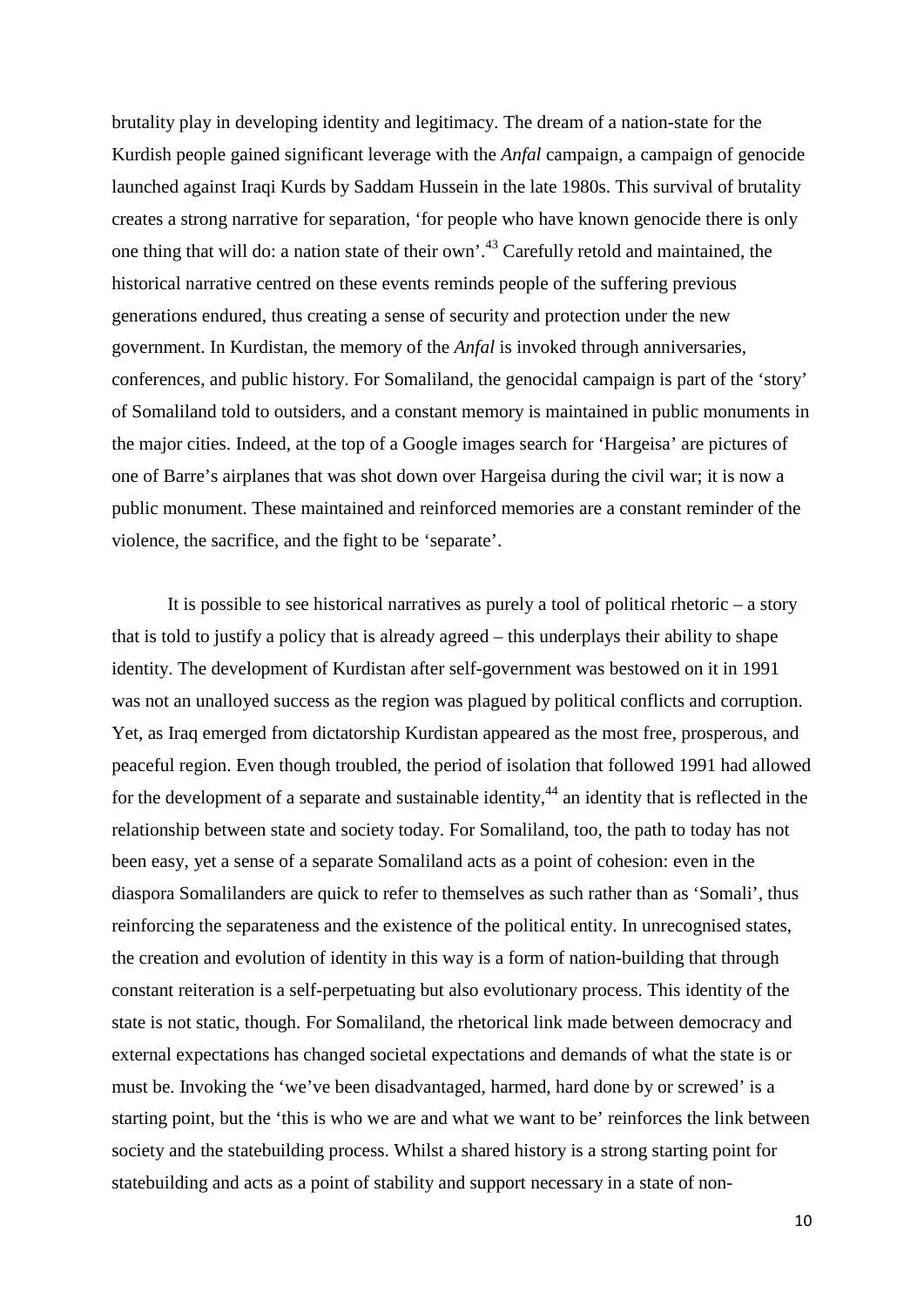recognition, it alone is not enough to indefinitely sustain an unrecognised state. Historical narratives and justification for statehood that rely solely on victimhood and a desire for community security will only take the case for statehood so far.

Just as with any state, in unrecognised states the relationship between identity, the expectations that fosters, and the state must evolve. Unrecognised states contain an implicit narrative for different, often better, governance.<sup>45</sup> Both Kurdistan and Somaliland emerged as state entities at points in their parent state's history when the center was weak, and both see the opportunities that self-government can bring. Narratives are not solely directed inward, however. External narratives reinforce justifications for recognition: good governance, compliance, and readiness to meet international norms. Because of quests for recognition, external narratives also become part of the overall narrative and identity of the unrecognised state. Thus, non-recognition results in the evolution of an identity that not only reflects a shared history but also envisions a shared future.

#### **Local ownership, resilience, and strength**

Unrecognised states are not completely excluded from the international system, although most interaction with them falls under the guise of interaction or engagement with the parent state. For example, the UN presence in Somaliland is a component of the wider UN mission to Somalia, and the UK Department for International Development offers security advice to the 'regional' government of Somaliland as a development mechanism aimed at stabilizing Somalia rather than recognition of a separate political entity.<sup>46</sup> Inter-state meetings held in London in January 2015 regarding the international fight against ISIS controversially did not include representatives from the government of Kurdistan, despite its role in fighting the armed group.<sup>47</sup> Although political leadership may be recognized as political actors, hesitance, or even refusal to engage with unrecognised states as separate entities characterizes much of the international interaction, $48$  as relations in this regard can be seen as de facto recognition. As Oeter has begun to unpack, there are a myriad of complex reasons for this.<sup>49</sup> Fear of setting a precedent, a desire to maintain the status of the international order, regional security considerations, deference to regional organizations or powerful actors, and aspirations for political rebuilding in parent states are just some of the considerations surrounding nonrecognition. What is important to remember, though, is that unrecognised states predominantly emerge out of conflict or territorial breakup, and that their lasting existence proves that they have built institutional and ideational 'states' in conditions in which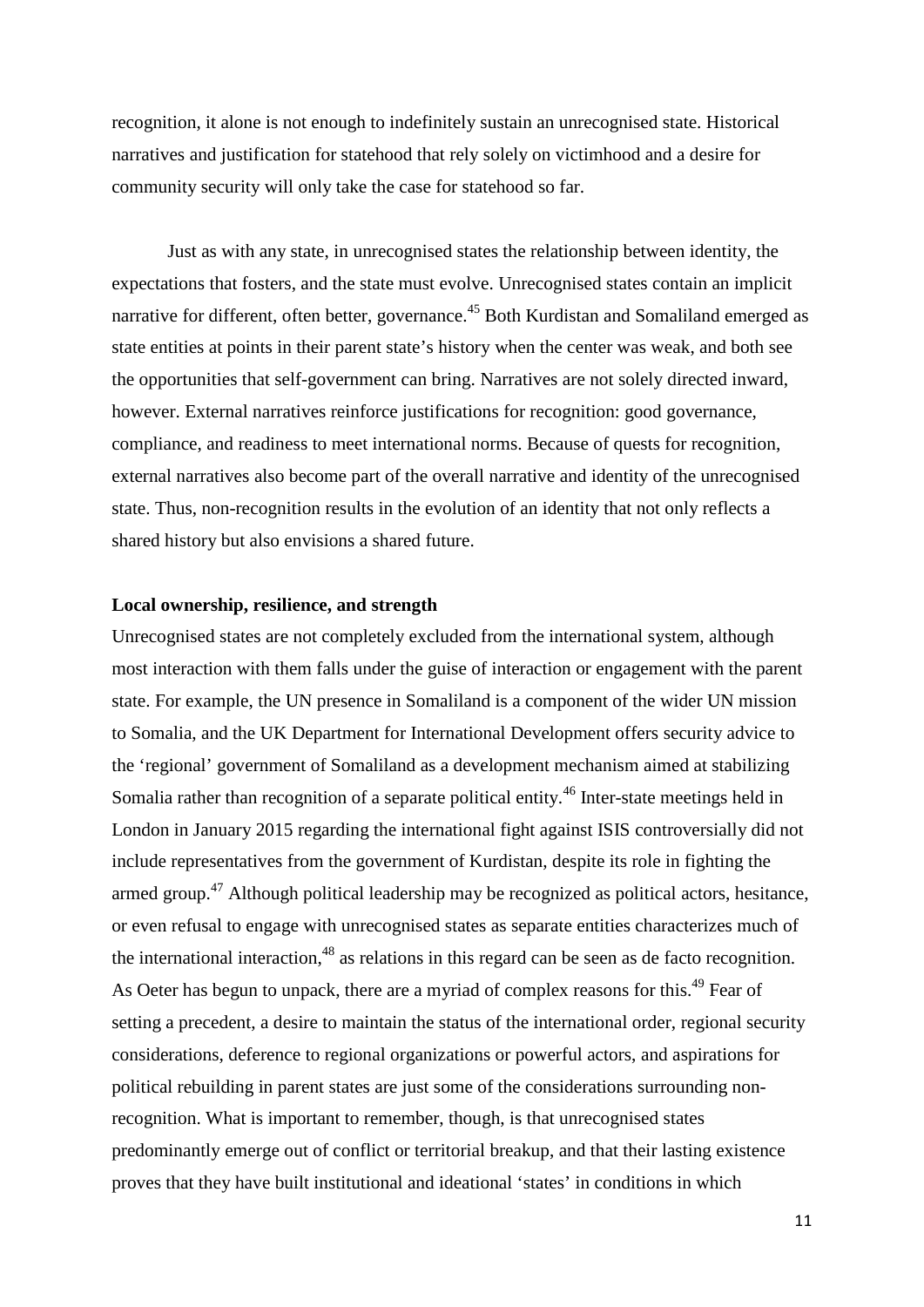recognized states have failed to remain intact.<sup>50</sup> They tend to be long-standing stable entities. In most instances, unrecognised states are more stable and peaceful than the states from which they emerged. They and their statebuilding processes are remarkably resilient; a resilience and strength that stems from the space of non-recognition. Indeed, stability in these entities exists not in spite of, but because of, their existence within the realm of nonrecognition.

When external actors are dictating the empowerment of institutions, processes, and individuals, this excludes society and the processes of nation-building and state formation. In the literature analysing statebuilding, particularly in the more critical literature, this is often discussed in the language of legitimacy and is identified as the 'operational challenge' of local ownership.<sup>51</sup> Because of the liberal assumptions underpinning the practice, in externally-led statebuilding the state is being built according to plan. External legitimacy is a primary concern, and the assumption is that domestic legitimacy will follow. However, local ownership has been an elusive or distant desire, even though it is necessary for the success of these projects and is seen by many as the ultimate goal to be achieved.<sup>52</sup> This is also an area of focus because it is a question that cannot be answered simply: at what point does a state belong to the population? When the process of creating a state is an internal process rather than an external imposition, though, strong local ownership is a necessity for sustained existence as the state must be accepted and supported from within. For statebuilding in unrecognised states, the space created by non-recognition allows for – indeed demands – the problem of legitimacy to be flipped.<sup>53</sup>

Unrecognised states have adopted a unique form of state formation that can be viewed as survival strategies<sup>54</sup> characterized by statebuilding through self-reliance.<sup>55</sup> selfpreservation, and self-maximization. This must be viewed in two parts. On one side is the external strategy, accommodating external structures and empirical demands in order to meet the expectations and preferences of external actors so as to best further the goals of recognition. As Caspersen notes, however, there is no single model of unrecognised state. The condition of non-recognition 'does not fully determine the kind of entity that is likely to evolve', and among unrecognised states there are variations not only in levels of recognition but also in outcomes in terms of governance style, levels of democratization, levels of monopolization of force, and levels of economic and political development.<sup>56</sup> This comparative hierarchical analysis of the empirical does nothing more than give an indication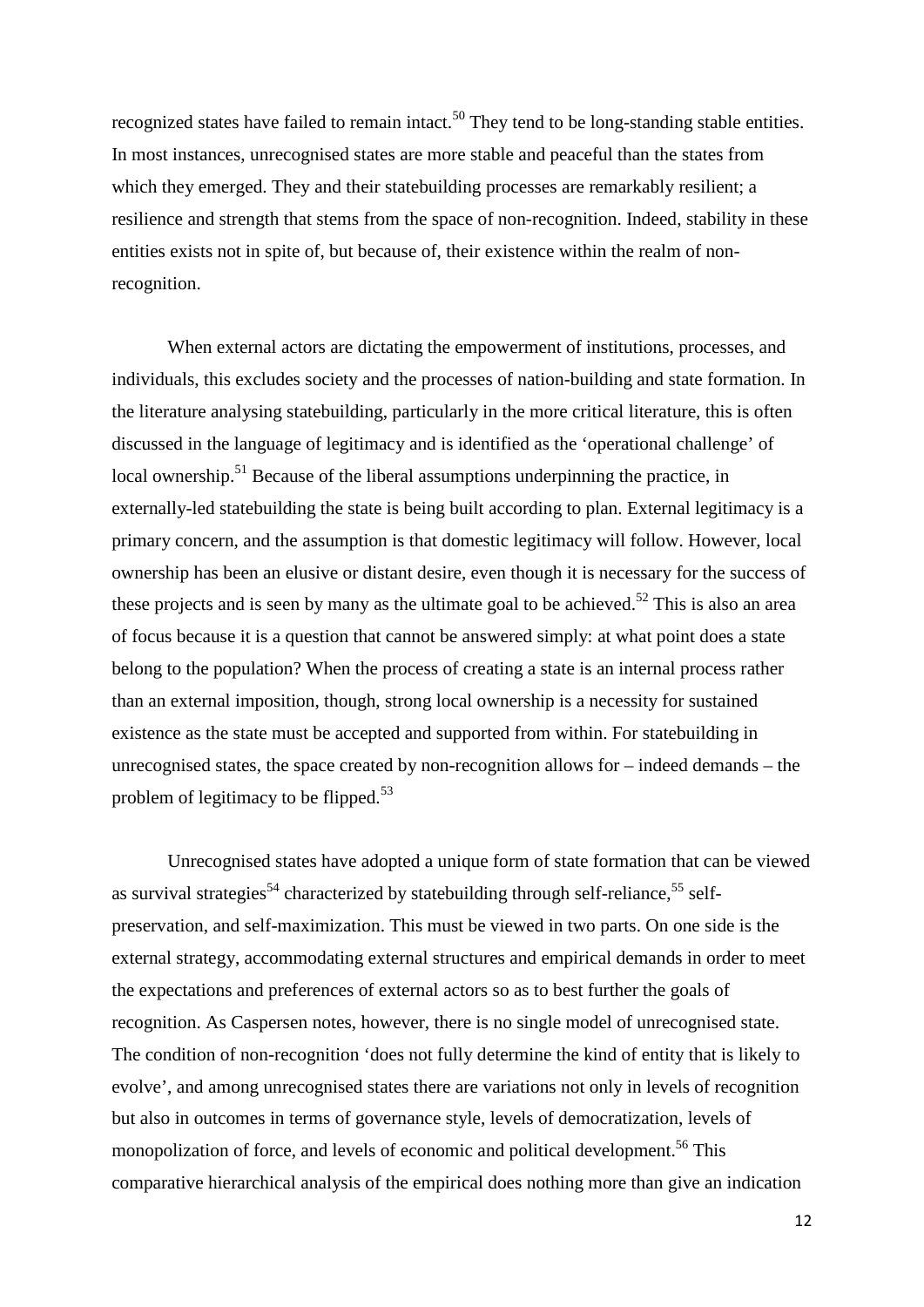of how well the entity complies with external expectations of its target audiences, though. Stability in statebuilding is not entirely dependent on success at meeting these demands, although recognition might be. What is significant here is that unrecognised states comply with the normative rules of statehood expected by their target audience. If seeking recognition from a single patron state, an unrecognised state can be expected to reflect the expectations of that state. If seeking broad international recognition of sovereign statehood, most posit themselves as 'good' states and exhibit 'acceptable' liberal statehood. The two unrecognised states chosen here both exist within what are considered failed parent states and both lack patron states. For Somaliland, the primary audience is the international community, primarily the United States and Western Europe. Kurdistan also pitches to a global audience, but this is not limited to Western countries, and it includes states with interests in oil and gas development. However, many Eastern European unrecognised states exist within non-failed states and have a very strong patron in Russia. For this side of the survival strategies, nonrecognition dictates that survival rests with the aspiration of recognition – both in terms of formal recognition of sovereign statehood and in informal recognition through support, assistance and engagement – and meeting the demands of those from whom recognition is sought.

As discussed earlier, the second side is meeting internal demands and expectations in order to maintain the domestic support and investment needed to sustain the process and the state. It is a simple equation, but one that is often overlooked: the widely held perception is that non-recognition is attached to the conditions of statehood, meaning that if the state goes away, prospects for recognition also go away. Because of the lack of external support or minimal external support, the survival of the statebuilding processes in unrecognised states depends on societal investment and support.<sup>57</sup> As most external expectations discount the use of violence as a mechanism of compliance, this support is dependent upon providing what the population wants and expects of the state.<sup>58</sup> This domestically targeted component of the survival strategy involves the creation of an identity and a narrative – nation-building – but it also involves ensuring the population continues to support the ongoing process of sociopolitical change. Because of the flexibility granted by non-recognition, there is significant latitude in the exercising of sovereignty within unrecognised states, allowing for a deviation from the 'blueprint' model of statehood espoused in externally-led projects, and for a responsive and reciprocal relationship between the institutions of state and society. The state must be invested in society in order for society to remain invested in the state, fostering local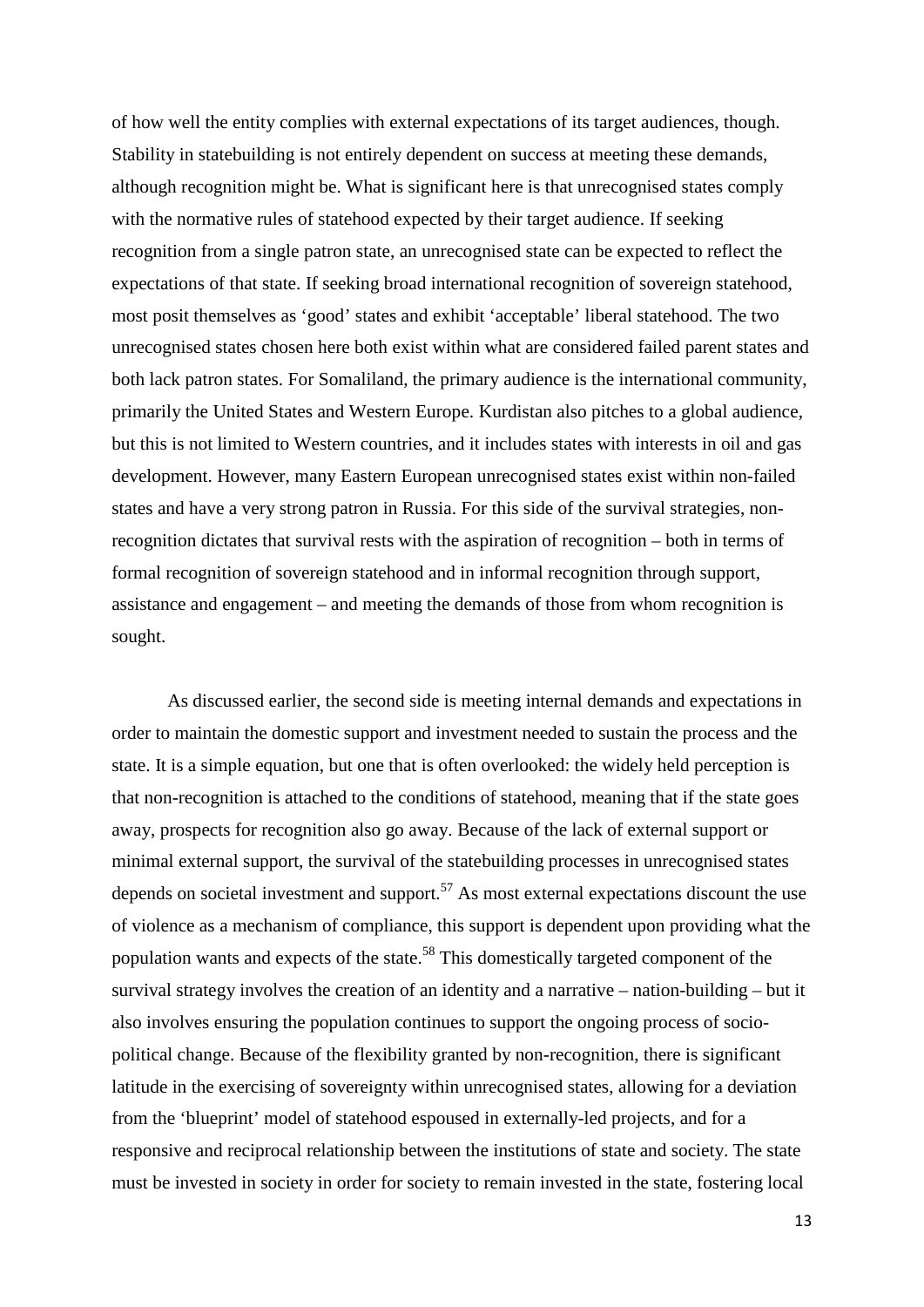ownership and creating a lasting point of stability in the state that is not often found in externally-led statebuilding projects.

While there are similarities in the detailed recognition strategies employed regardless of geographic region, as noted by Caspersen the outcomes vary because the identities, narratives, expectations, and demands of the entities vary, meaning the institutional components of the states reflect and respond to different conditions and demands.<sup>59</sup> It is here that non-recognition grants the space for latitude and flexibility in not only creating an identity and a nation but also in creating and establishing institutions and practices that both conform to the demands of external legitimacy and work to meet the demands of domestic legitimacy. Together, a duality of legitimacy is created: external legitimacy as an acceptable state, and internal legitimacy that, because of non-recognition, is vital for sustaining the processes of statebuilding and 'statehood'. Balancing external legitimacy with internal legitimacy is a prerequisite for unrecognised states, and the importance of popular trust and investment in the process of socio-political change that statebuilding brings is vital in creating lasting stability. In domestically-led statebuilding the process must be sustained from within, but at the same time the process and the leaders would not have the rhetorical power needed to build the state if it were not for the need to 'comply to be recognized.' Indeed, external recognition as a goal can maintain the domestic political and social cohesion needed to continue the existence of the state. External demands can, and must, come together with internal necessities as a mechanism of stability.

In many ways, unrecognised states conform to what Ghani and Lockhart have identified as the 'way of the future' in statebuilding: states that fulfil their obligations of the right of sovereignty both externally and internally. In this, strategies are 'inherently about "coproduction" because internal and external actors have to agree on rules, a division of labour and a sequence of activities'.<sup>60</sup> In unrecognised states, though, local considerations are not a superficial inclusion, as within these entities there is a much greater pull on the necessity of domestic legitimacy. In projects characterized by direct engagement with the international community or external international actors, it is expected that the demands or desires of those external actors will be reflected in both the statebuilding project itself as well as in the resulting state.<sup>61</sup> Although indirect, those demands are also identifiable in unrecognised states. In the space of non-recognition, though, there is something else at play. Without the exercising of external sovereignty, and with the flexibility and the need to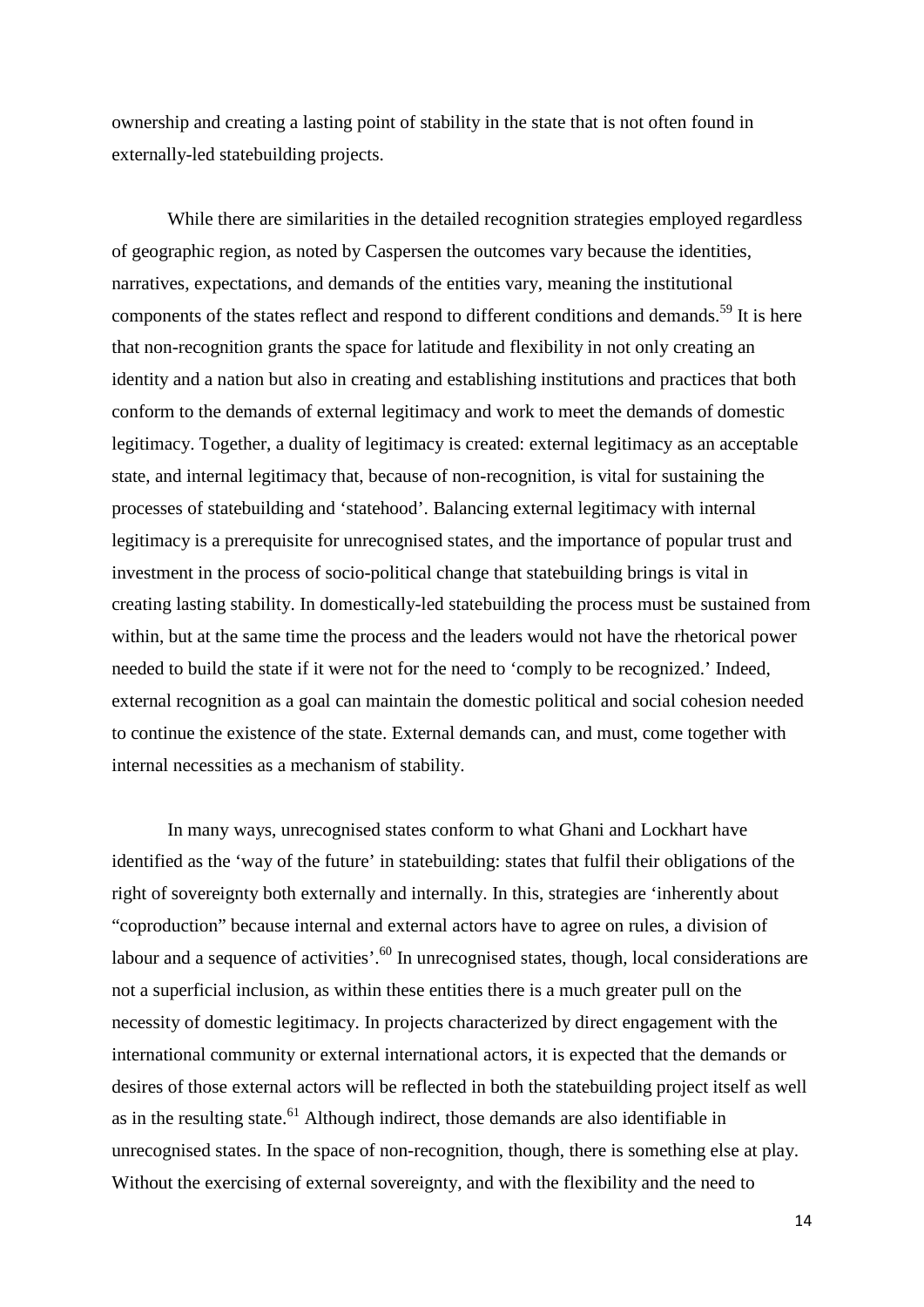address and accommodate local concerns, demands, and political culture, statebuilding within the space of non-recognition is characterized by the state's being propped up from within from the start rather than a supposed handing over at the end. Ironically, often the result more closely reflects the normative expectations of peaceful and stable statehood than those projects led from the outside. Arguably, statebuilding in the condition of non-recognition results in a more acceptable or desirable 'state' than statebuilding that takes places within recognized states.

#### **Conclusions: Playing in the Sandbox**

Not everything is ideal within the realm of non-recognition, and it would be remiss to leave that impression. Problems with existing as an unrecognised state are not uniform, just as the entities themselves are not uniform. Even to exclude all unrecognised states from all benefits of statehood is false, as some are included more than others. For example, because of its oil resources Kurdistan attracts significant amounts of foreign business and investment, despite the legal complexities that surround that. Because of the state of the Somalia government and Somaliland's almost non-existent relationship with Mogadishu, Somalilanders have problems accessing passports and travel, whereas those within other unrecognised states do not have the same difficulty. However, one key concern across these entities is within the relationship between state and society. This relationship is mutually beneficial, yet it is also a potential point of fragility in the unrecognised state. The state depends on societal support, and society expects the state to return on its promises for recognition and the benefits of statehood. The criteria for an entity to be considered an unrecognised state involve a minimum period of existence as a 'state', yet one of the great unknowns is how long that existence can, or will, continue. This is different for every entity, yet it is a complication of the period of nonrecognition. A big question remains, then: what happens if the promise of recognition is not fulfilled?

This is not the only big question left lingering. With non-recognition playing such a vital role in propelling and stabilizing the statebuilding process and the resultant state, what happens if recognition *does* come? The quest for recognition provides strong motivations for maintaining stability and state-society cohesion, providing room to weather the storm and address obstacles, problems, or crises in a way that allows for a continuation of the state. Here, the space of recognition allows for political development and consolidation through an invocation of the common goal. However, if recognition is no longer a point of unification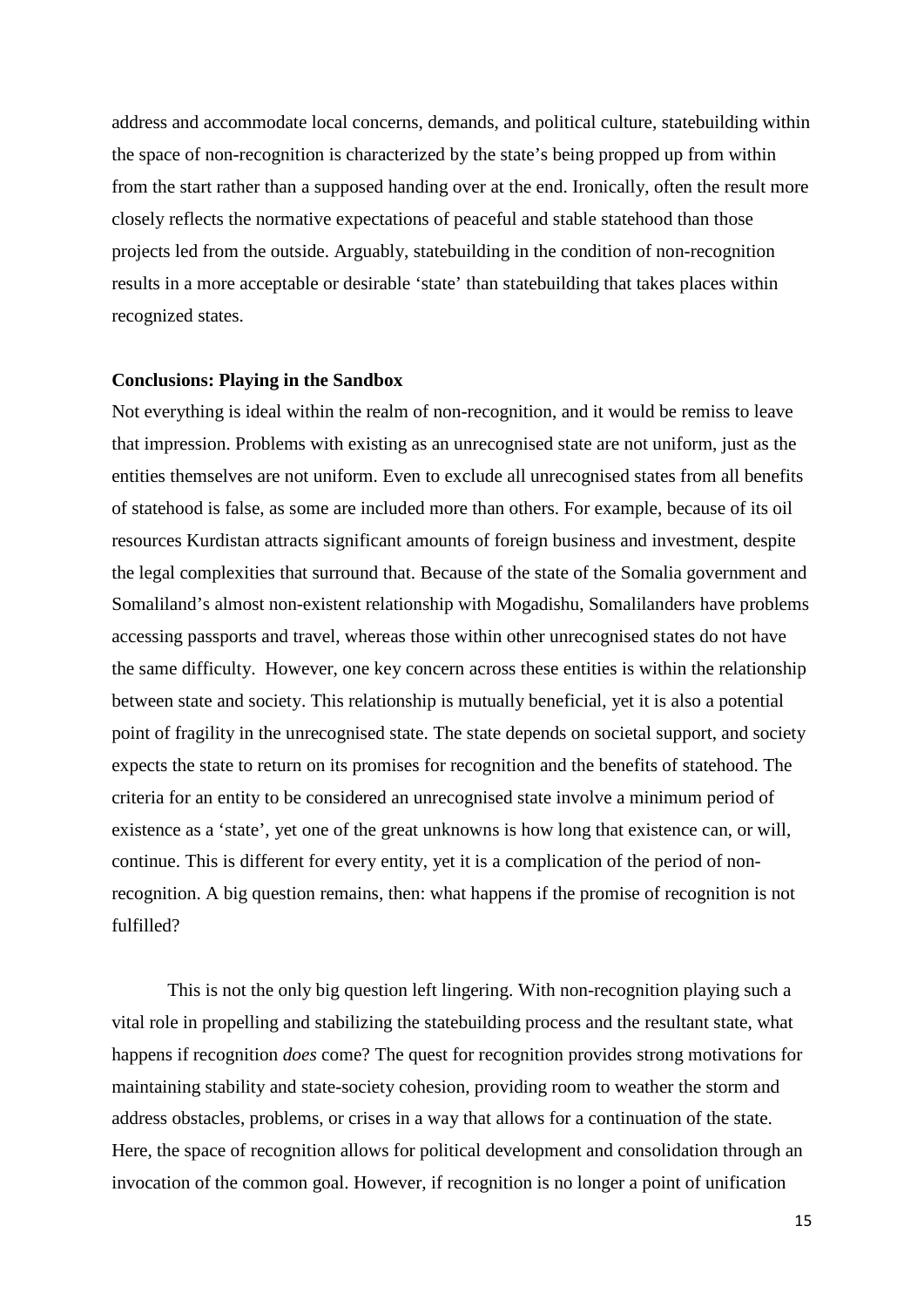and a rallying cry, and if maintaining peace, stability, and a working political system is no longer necessary to achieve that end, what happens when that vital factor within statebuilding and the maintenance of stability is removed? In unrecognised states, recognition and the promise of that is a political tactic that both the government and the people can organize around. These tactics will undoubtedly have to change if recognition is granted. Because of the socio-political dynamics within the space of non-recognition, the future of any unrecognised state is uncertain if recognition is achieved.

Unrecognised states are certainly in a situation of limbo, but they are also in a precarious position in regards to what happens if recognition comes or if it does not. Existing in a state of non-recognition puts limitations on domestic politics; it creates a 'comfort zone' for the debates and practices of political and socio-political relationships, where the practices leading to the desired point of recognition are known and restrained. However, existing in a state of non-recognition also leaves these entities in the unknown. These dichotomous questions begin to point to the complexity of the politics of recognition and non-recognition, including within the realm of statebuilding. Recognition is simply a legal technicality in that it does not determine 'statehood'. However, it carries a tremendous amount of power and significantly determines interaction between political entities in the international system. Those determinations carry not only weighty political considerations and complications, but at the same time, and especially in the ongoing processes of statebuilding and political development, significant benefits. Ironically, some of these benefits exist solely within the space of non-recognition.

In the world of computer programming, engineers have developed areas within their systems that are known as 'sandboxes'. The sandbox exists as an environment in which software can be tested before it is installed in live systems, allowing for variables to be tweaked and code to be rewritten without impacting on the ecosystem that surrounds it. The sandbox acts as a testing ground; some software projects will never see the light of day, while others will be released to become useful and sometimes vital additions to the computing environment. Sadly, no similar environment exists within politics. Changes take place in a real-time environment in which actions create reactions and the possibility of isolating events is limited. The last decade has seen a series of statebuilding trials that have attempted to rebuild and reorganize states. Unlike the computing 'sandbox', though, states cannot be cut off from their surrounding environment or the processes of politics.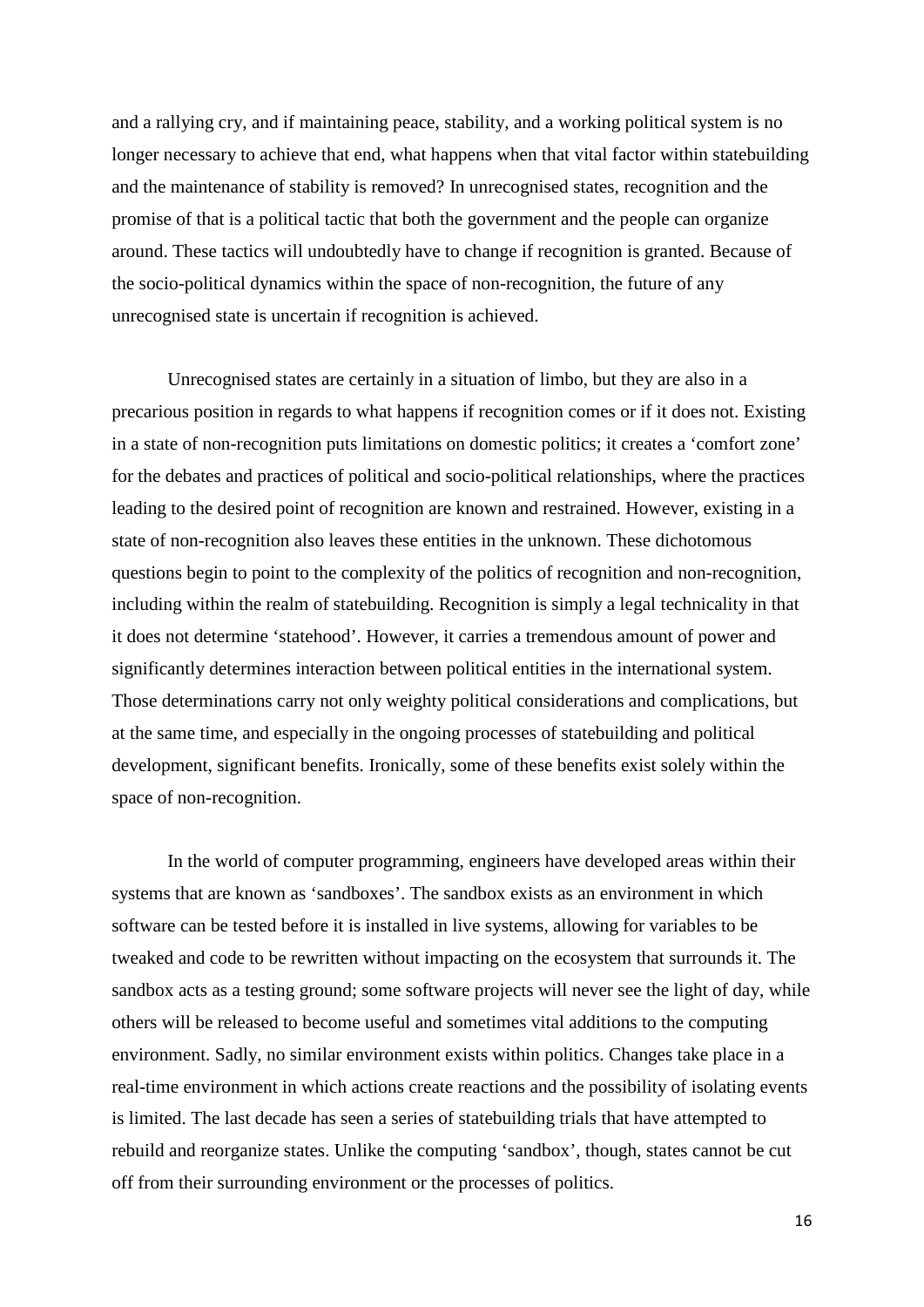However, the period of non-recognition can act as a type of sandbox. It provides the space and flexibility for states to develop institutions and nations, identities, and capabilities, before being surrounded by the complications and responsibilities of recognised statehood. It allows for a degree of agency over how the state is composed and functions, and when and where the state interacts with the international community. This agency should not be overstated, but isolation does force a degree of self-reliance before external engagement is undertaken, creating a possibility of a more resilient state emerging if recognition is granted.

The authors would like to acknowledge and thank participants at the Unrecognised States Workshop at the 2012 European Workshop in International Studies in Tartu, Estonia, and the editors of C. Daase, et. al., *Recognition in International Relations* (Palgrave. 2015) for their helpful comments on earlier versions of this article.

#### <span id="page-17-0"></span>**Notes**

<sup>1</sup> Kolstø, 'Sustainability and Future'.<br><sup>2</sup> See Caspersen, *Unrecognised States*; Caspersen and Stansfield, *Unrecognised States*.

<sup>3</sup> No two unrecognized states look exactly alike. The premise here is not to homogenize them in our generalizations. Our discussion centers on the space of non-recognition rather than specific entities, and within this there is a base assumption for a low level of recognition. The two case studies used here, Somaliland and Kurdistan, were chosen because they both exist within weak parent states and they both lack patron states. Because of this, they exist more in the realm of non-recognition than those unrecognized states with external patron support.<br> $^{4}$  Pegg, *International Society*, 4.

<sup>4</sup> Pegg, *International Society*, 4.<br>
<sup>5</sup> Caspersen and Stansfield, *Unrecognised States*, 3-4.<br>
<sup>6</sup> For a comprehensive list of unrecognised states, see Ibid, 4; Caspersen, *Unrecognised States*, 12.<br>
<sup>6</sup> For a comprehen Recognition.<br><sup>16</sup> See Kingston and Spears, *States-within-States*; Pegg and Berg, "Lost and Found".<br><sup>17</sup> Lynch, *Engaging Eurasia's Separatist States*.<br><sup>18</sup> Caspersen, *Unrecognised States*; Richards, *Understanding Stateb* 

"Secessionist Conflict".<br>
<sup>19</sup> Caspersen, *Unrecognised States*; Caspersen and Stansfield, *Unrecognised States*; Pegg, *De Facto States*.<br>
<sup>20</sup> Caspersen, *Unrecognised States*, 50.<br>
<sup>21</sup> Caspersen and Stansfield, *Unreco* 

the Sovereignty Gap". <sup>28</sup> Richards, *Understanding Statebuilding*.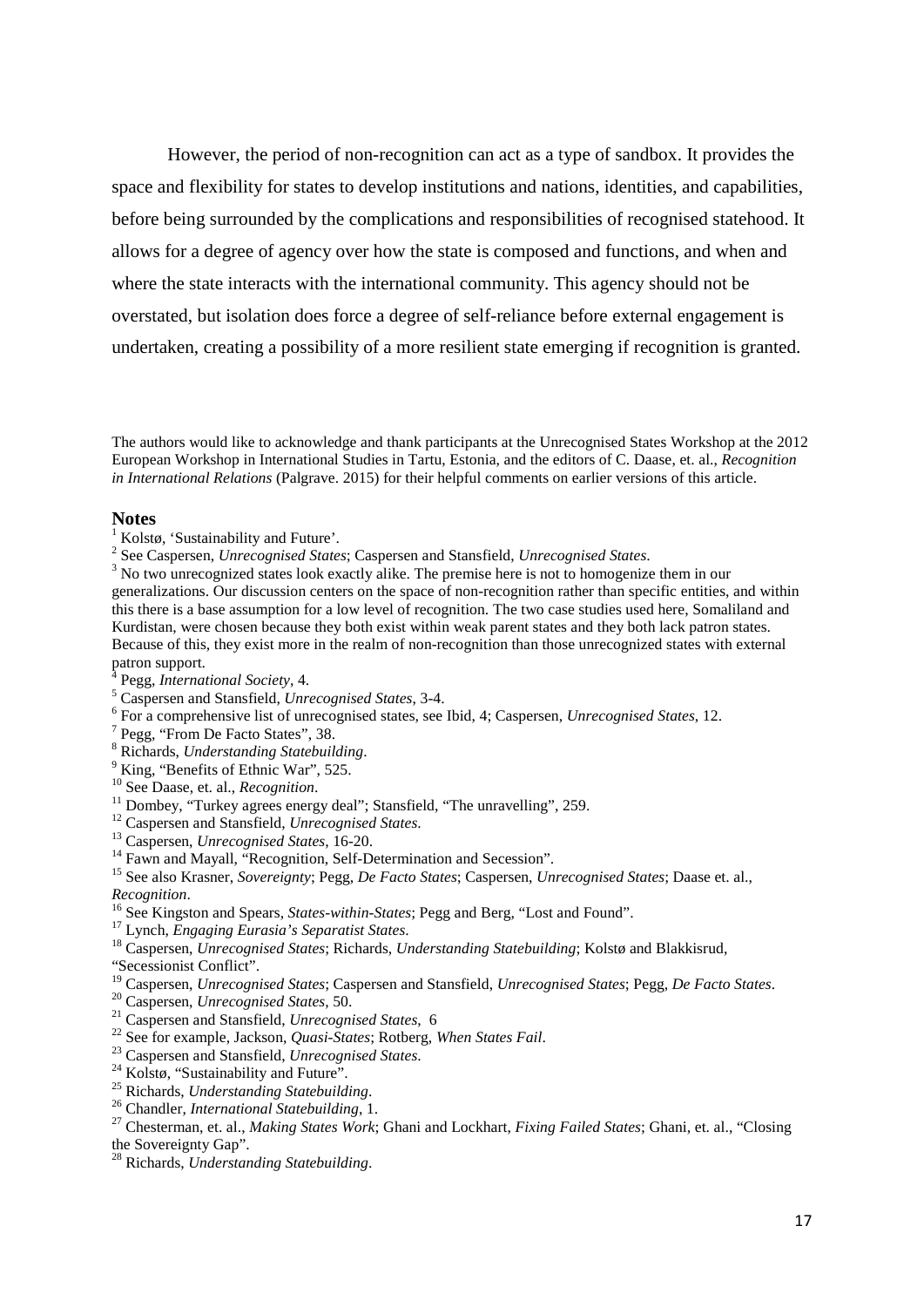<sup>29</sup> Call, *Building States*.<br><sup>30</sup> Kolstø, "Sustainability and Future".<br><sup>31</sup> For Somaliland, historic claims for recognition have ranged from legal territorial claims, human rights claims, and claims of worthiness. The legal territorial claims are based on Somaliland's brief period of existence as an independent state in 1960. Human rights claims invoke abuses and what many Somalilanders deem genocidal acts carried out during the Somalia civil war. Today, Somaliland's claims are based on the worthiness of its 'statehood'. Somaliland posits itself as a stable democracy in a troubled, and strategic, area. The modern claims for Kurdish statehood can be traced back the late nineteenth and early twentieth century when ethnic nationalism emerged in the region. The borders of the Kurdistan discussed in this article relate to the Kurdish community in Iraq, or southern Kurdistan. The boundaries of the Kurdistan Regional Government (2003-2014) are closely tied to the areas controlled by Kurdish forces following the end of the Gulf War in 1991. The advance of the Islamic State of Iraq and the Levant (ISIL) in summer of 2014 challenged the western borders of Kurdistan but allowed for expansion to the south to take in the city of Kirkuk.

 $32$  Richards, "Road Less Travelled"; Richards, *Understanding Statebuilding*.<br> $33$  The unrecognised states with a strong patron state external conditionality can be more direct, depending on the relationship. Even those that have more direct involvement from an external actor, though, or for those where the patron state is the primary target audience, expectations from that audience can still be considered a norm of normative conditionality.<br><sup>34</sup> Woodward, "Statebuilding and Peace-Building", 107.

<sup>35</sup> Richards, *Understanding Statebuilding*; Richards, "Road Less Travelled"; Renders, *Consider Somaliland.*<br><sup>36</sup> Buzan, *People, States and Fear.*<br><sup>37</sup> Ibid., 38.<br><sup>38</sup> Anderson, *Imagined Communities.*<br><sup>39</sup> Brown, "Cau

- 
- 
- 

rebellion led by the two principal Kurdish parties, the Kurdistan Democratic Party (KDP) and the Patriotic Union of Kurdistan (PUK), and was assisted by the establishment of UN 'safe havens' to protect the Kurdish people from the actions of Baghdad. The Iraqi Kurdistan that emerged in the period between 1991 and 2003 was beset by difficulties and division. A civil war between the KDP and the PUK resulted in a partition of the region from 1994 onward. However, despite these setbacks, by 2003 Iraqi Kurdistan enjoyed greater economic

 $\frac{1}{45}$  It must be noted that 'better governance' does not always mean liberal democracy. Rather, it means governance that is better for the people of the territory than governance under the parent state was.<br><sup>46</sup> UK Stabilisation Unit, "Somalia Documents".<br><sup>47</sup> Mosendz, "Anti-ISIS Conference".<br><sup>47</sup> Mosendz, "Anti-ISIS Conferen

- 
- 
- 
- 
- 
- 

- 
- 
- 
- 

<sup>59</sup> Caspersen, *Unrecognised States*; King, "Benefits of Ethnic War".<br><sup>60</sup> Ghani and Lockhart, *Fixing Failed States*, 8.<br><sup>61</sup> Call, *Building States*; Paris and Sisk, *Dilemmas of Statebuilding*; Sisk, *Statebuilding*.

### **References**

Anderson, Benedict. *Imagined Communities*. London: Verso, 1991.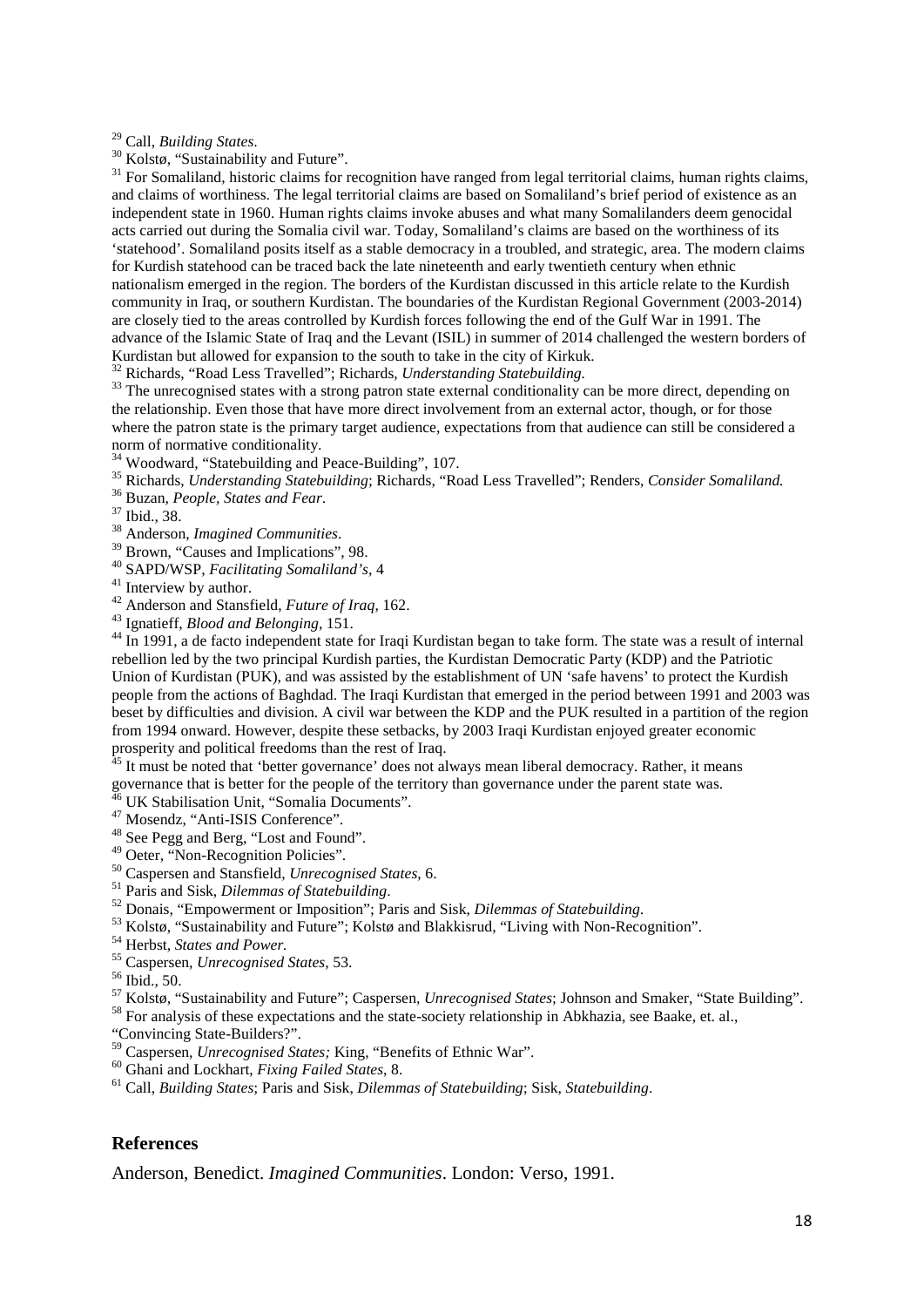Anderson, Liam. and Gareth Stansfield. *The Future of Iraq: Dictatorship, Democracy or Division?* Basingstoke: Palgrave, 2004.

Baake, Kristin, John O'Loughlin, Gerard Toal, and Michael Ward. "Convincing State-Builders? Disaggregating Internal Legitimacy in Abkhazia." *International Studies Quarterly* 58, no. 3 (2014): 591-607.

Brown, Michael. "Causes and Implications of Ethnic Conflict." In *The Ethnicity Reader: Nationalism, Multiculturalism and Migration*, edited by Montserrat Guibernau and John Rex, 93-109. Cambridge: Polity, 2010.

Buzan, Barry. *People, States and Fear.* Hemel Hempstead: Harvester, 1993.

Call, Charles, ed. *Building States to Build Peace.* London: Lynne Rienner, 2008.

Caspersen, Nina. *Unrecognised States: The Struggle for Sovereignty in the Modern International System*. Cambridge: Polity, 2012.

Caspersen, Nina and Gareth Stansfield, eds. *Unrecognised States in the International System*. London: Routledge, 2011.

Chandler, David. *International Statebuilding: The Rise of Post-Liberal Governance*. London: Routledge, 2010.

Chesterman, Simon, Michael Ignatieff, and Ramesh Thakur, eds. *Making States Work: State Failure and the Crisis of Governance.* Tokyo: United Nations University Press, 2005.

Daase, Charles, Caroline Fehl, Anna Geis, and Georgios Kolliarakis, eds. *Recognition in International Relations: Rethinking a Political Concept in a Global Context*. Basingstoke: Palgrave, 2015.

Dombey, Daniel. 2013. "Turkey agrees energy deal with Kurdish north Iraq." *Financial Times*, May 13.

Donais, Timothy. "Empowerment or Imposition? Dilemmas of Local Ownership in Post-Conflict Peacebuilding Processes." *Peace and Change* 34, no. 1 (2009): 3–26.

Fawn, Rick and James Mayall. "Recognition, Self-Determination and Secession in Post Cold War International Society." in *International Society After the Cold War*, edited by Rick Fawn and Jeremy Larkins, 193-219. London: Macmillan, 1996.

Ghani, Ashraf, and Clare Lockhart. *Fixing Failed States: A Framework for Rebuilding a Fractured World.* Oxford: Oxford University Press, 2008.

Ghani, Ashraf, Clare Lockhart, and Michael Carnahan. *Closing the Sovereignty Gap: An Approach to Statebuilding*. London: Overseas Development Institute Report, 2005.

Herbst, Jeffrey. *States and Power in Africa*. Princeton: Princeton University Press, 2000.

Ignatieff, Michael. *Blood and Belonging: Journeys into the New Nationalism*. London: BBC Books, 1993.

Jackson, Robert. *Quasi-States: Sovereignty, International Relations and the Third World.*  Cambridge: Cambridge University Press, 1990.

Johnson, Martha and Meg Smaker. "State Building in De Facto States: Somaliland and Puntland Compared." *Africa Today* 60, no. 4 (2014): 3-23.

King, Charles. "The Benefits of Ethnic War: Understanding Eurasia's Unrecognised States." *World Politics* 53, no. 4 (2001): 524–52.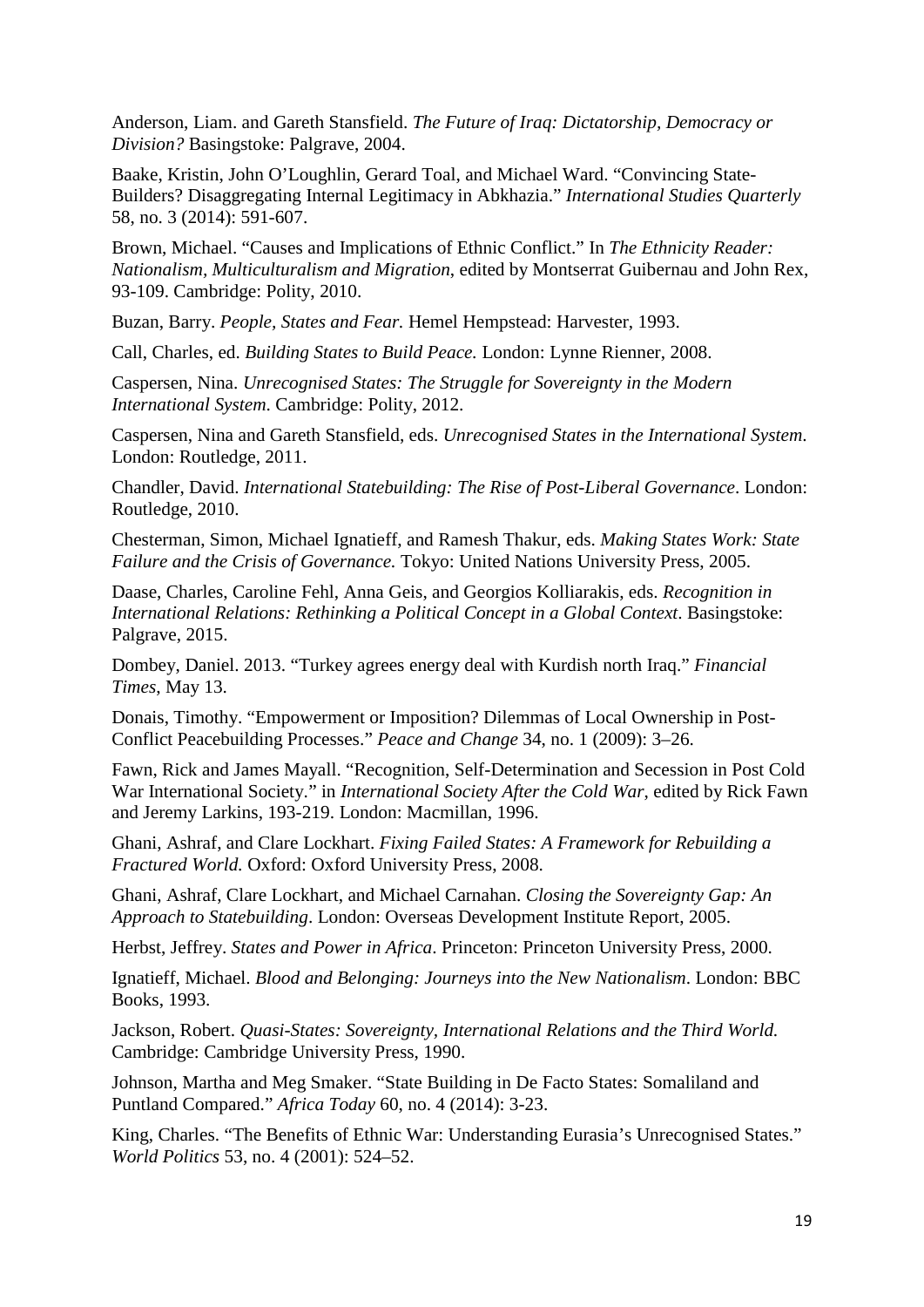Kingston, Paul and Ian Spears, eds. *States-Within-States: Incipient Political Entities in the Post-Cold War Era.* Basingstoke: Palgrave, 2004.

Kolstø, Pal. "The Sustainability and Future of Unrecognised Quasi-States." *Journal of Peace Research* 43, no. 6 (2006): 723–40.

Kolstø, Pal. and Helge Blakkisrud. "Living with Non-Recognition: State- and Nation-Building in the South Caucasian Quasi-States." *Europe-Asia Studies* 60, no. 3 (2008): 483– 509.

———. "From Secessionist Conflict Toward a Functioning State: Processes of State- and Nation-Building in Transnistria." *Post Soviet Affairs* 27, no. 2 (2011): 178–210.

Krasner, Stephen. *Sovereignty: Organized Hypocrisy*. Princeton: Princeton University Press, 1999.

Lynch, Dov. *Engaging Eurasia's Separatist States.* Washington, DC: United States Institute of Peace Press, 2004.

Mosendz, Polly. 2015. "Anti-ISIS Conference Snubs Kurdish Leaders." *Newsweek*, January 23.

Oeter, Stefan. "Non-Recognition Policies in Secession Conflicts and the Shadow of the Right of Self-Determination." In *Recognition in International Relations: Rethinking a Political Concept in a Global Context*, edited by C. Daase, et. al., 125-40. Basingstoke: Palgrave, 2015.

Paris, Roland and Timothy Sisk, eds. *The Dilemmas of Statebuilding: Confronting the Contradictions in Postwar Peace Operations*. London: Routledge, 2008.

Pegg, Scott. *International Society and the De Facto State*. Aldershot: Ashgate, 1998.

———. "From De Facto States to States-Within-States: Progress, Problems and Prospects." In *States-Within-States: Incipient Political Entities in the Post-Cold War Era*, edited by Paul Kingston and Ian Spears, 35-46. Basingstoke: Palgrave, 2004.

Pegg, Scott and Eki Berg. "Lost and Found: The Wikileaks of *De Facto* State-Great Power Relations." *International Studies Perspectives* (2014).

Renders, Marleen. *Consider Somaliland: Statebuilding with Traditional Leaders and Institutions*. Leiden: Brill, 2012.

Richards, Rebecca. "The Road Less Traveled: Self-Led Statebuilding and Non-Intervention in Somaliland." In *Statebuilding and State Formation: The Political Sociology of Intervention*, edited by Berit Bliesemann de Guevara, 149-64. London: Routledge, 2012.

———. *Understanding Statebuilding: Traditional Governance and the Modern State in Somaliland*. Farnham: Ashgate, 2014.

Rotberg, Robert. *When States Fail: Causes and Consequences*. Princeton: Princeton University Press, 2004.

Sisk, Timothy. *Statebuilding*. Cambridge: Polity, 2013.

Somaliland Academy for Peace and Development (SADP) and WSP-International. *Facilitating Somaliland's Democratic Transition.* Nairobi/Hargeisa: Dialogue for Peace Somali Programme Report, 2003.